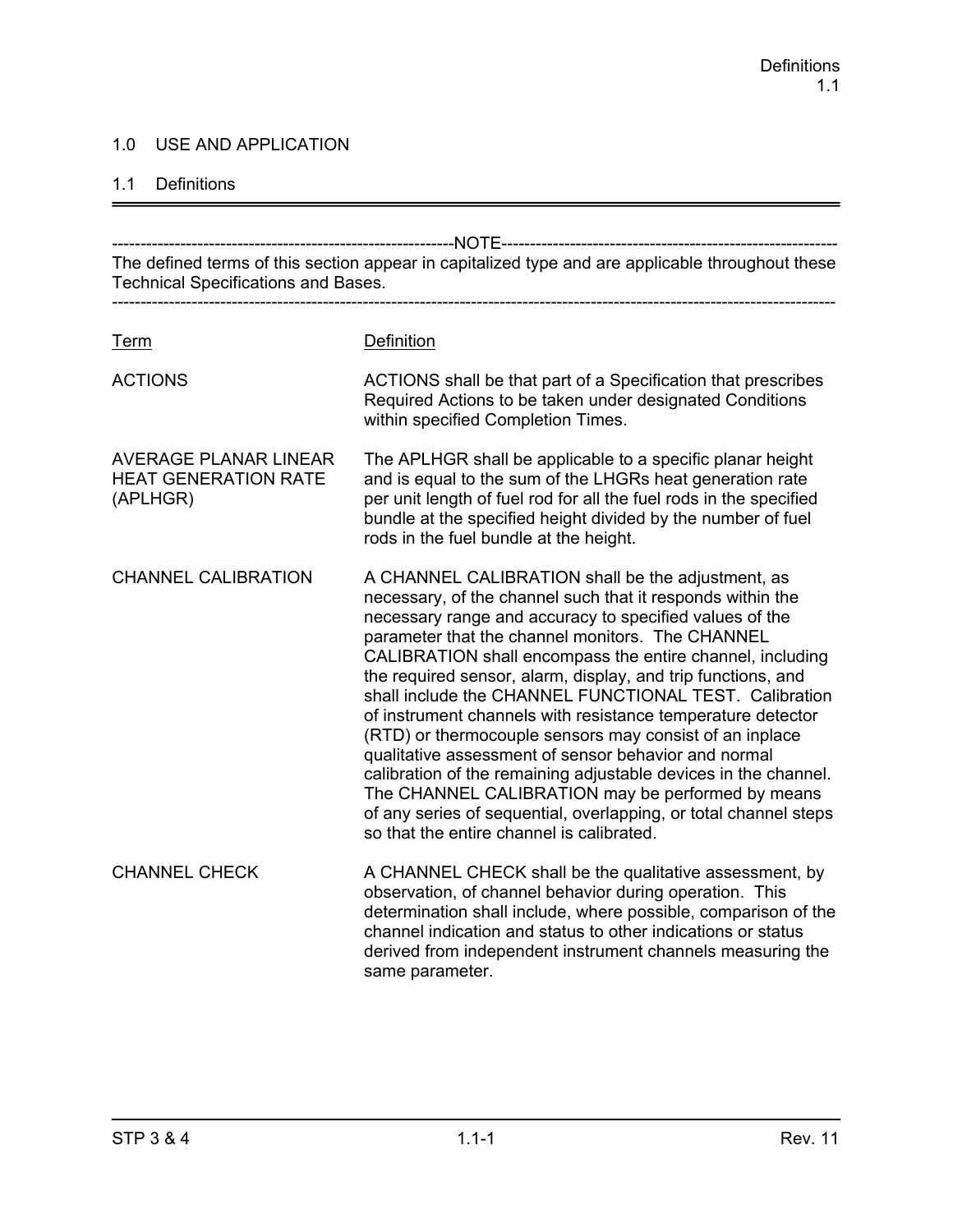| <b>CHANNEL FUNCTIONAL</b><br><b>TEST</b>             | A CHANNEL FUNCTIONAL TEST shall be the injection of a<br>simulated or actual signal into the channel as close to the<br>sensor as practicable to verify OPERABILITY, including<br>required alarm, interlock, display, and trip functions, and<br>channel failure trips. The CHANNEL FUNCTIONAL TEST for<br>those instruments controlled by TS 5.5.2.11, Setpoint Control<br>Program, shall include adjustments, as necessary, such that<br>the setpoints are within the necessary range and accuracy.<br>The CHANNEL FUNCTIONAL TEST may be performed by<br>means of any series of sequential, overlapping, or total<br>channel steps so that the entire channel is tested.                                                  |
|------------------------------------------------------|------------------------------------------------------------------------------------------------------------------------------------------------------------------------------------------------------------------------------------------------------------------------------------------------------------------------------------------------------------------------------------------------------------------------------------------------------------------------------------------------------------------------------------------------------------------------------------------------------------------------------------------------------------------------------------------------------------------------------|
| <b>COMPREHENSIVE</b><br><b>FUNCTIONAL TEST</b>       | A COMPREHENSIVE FUNCTIONAL TEST (CoFT) is a set of<br>tests that exercises each RPS, ESF, and MSIV closure<br>Function by simulating accident events that exercise the inputs<br>and outputs of the SSLC, NMS, PRRM, RPS/MSIV actuation<br>logic and ESF actuation logic. A CoFT also simulates power<br>failures, measures CPU and network performance, runs<br>microprocessor-specific and application-specific diagnostics.<br>Test inputs include out-of-range conditions to verify<br>OPERABILITY of the SSLC electronics, alarms and displays.                                                                                                                                                                         |
| <b>CORE ALTERATION</b>                               | CORE ALTERATION shall be the movement of any fuel,<br>sources, or other reactivity control components within the<br>reactor vessel with the vessel head removed and fuel in the<br>vessel. Movement of startup range neutron monitors, local<br>power range monitors, traversing incore probes, or special<br>movable detectors (including undervessel replacement) is not<br>considered a CORE ALTERATION. In addition, control rod<br>movement with other than the normal control rod drive is not<br>considered a CORE ALTERATION provided there are no fuel<br>assemblies in the associated core cell. Suspension of CORE<br>ALTERATIONS shall not preclude completion of movement of<br>a component to a safe position. |
| <b>CORE OPERATING LIMITS</b><br><b>REPORT (COLR)</b> | The COLR is the unit specific document that provides cycle<br>specific parameter limits for the current reload cycle. These<br>cycle specific limits shall be determined for each reload cycle<br>in accordance with Specification 5.7.1.5 Plant operation within<br>these limits is addressed in individual Specifications.                                                                                                                                                                                                                                                                                                                                                                                                 |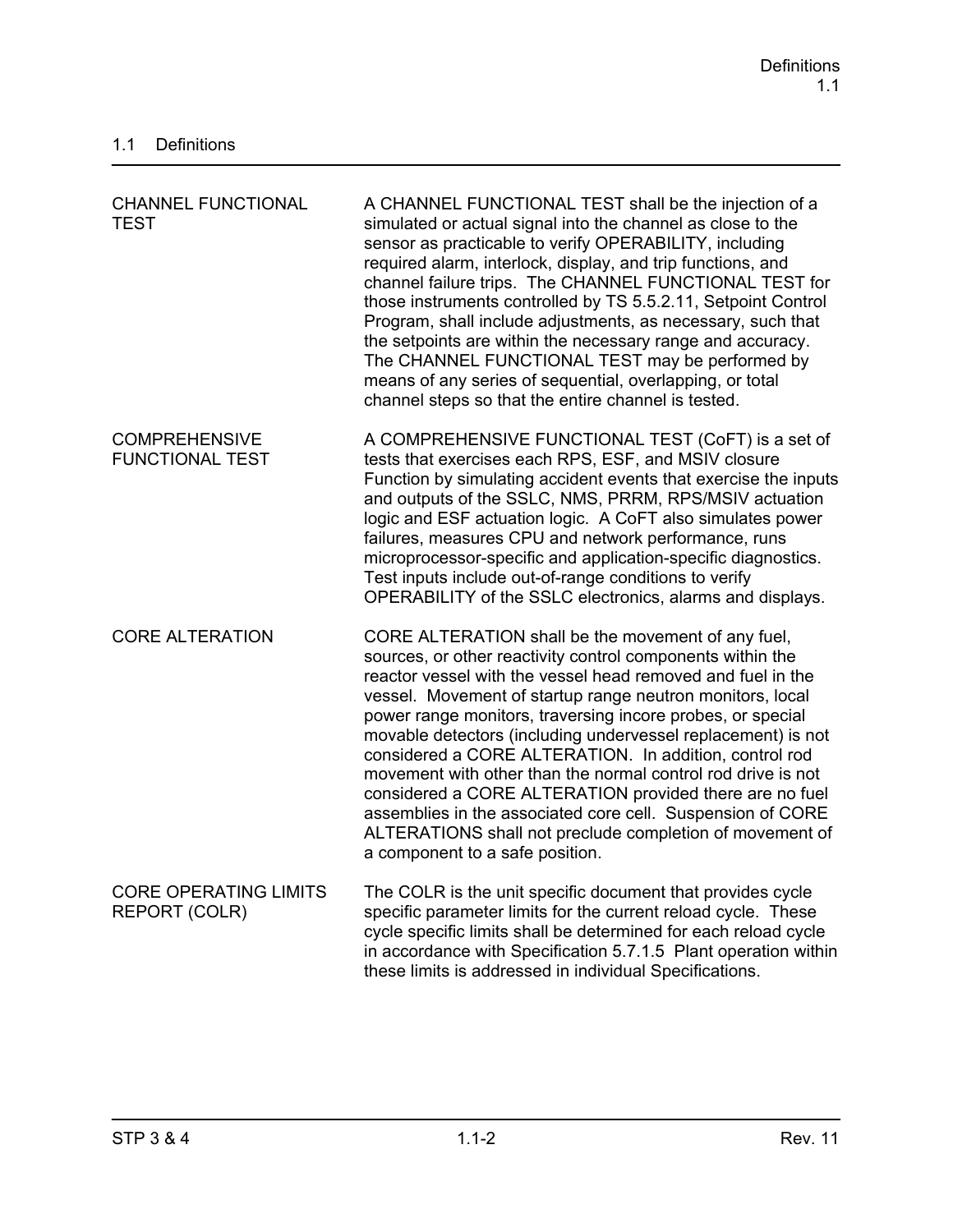| <b>DIVISION FUNCTIONAL TEST</b>                                               | The injection of simulated or actual signals into a division as<br>close to the sensors as practicable to verify OPERABILITY of<br>SENSOR CHANNELS and LOGIC CHANNELS in that<br>division. The DIVISION FUNCTIONAL TEST for those<br>instruments controlled by TS 5.5.2.11, Setpoint Control<br>Program, shall include adjustments, as necessary, such that<br>the setpoints are within the necessary range and accuracy.<br>The DIVISION FUNCTIONAL TEST may be performed by<br>means of a series of sequential or overlapping steps. The test<br>shall comprise all the equipment from the DTF inputs to<br>LOGIC CHANNEL outputs. This test shall also verify that the<br>inputs to the DTFs are the same as the information presented<br>at the control room indicators. |
|-------------------------------------------------------------------------------|------------------------------------------------------------------------------------------------------------------------------------------------------------------------------------------------------------------------------------------------------------------------------------------------------------------------------------------------------------------------------------------------------------------------------------------------------------------------------------------------------------------------------------------------------------------------------------------------------------------------------------------------------------------------------------------------------------------------------------------------------------------------------|
| <b>DOSE EQUIVALENT I-131</b>                                                  | DOSE EQUIVALENT I-131 shall be that concentration of I-131<br>(microcuries/gram) that alone would produce the same thyroid<br>dose as the quantity and isotopic mixture of I-131, I-132, I-133,<br>I-134, and I-135 actually present. The thyroid dose conversion<br>factors used for this calculation shall be those listed in Table III<br>of TID-14844, AEC, 1962, "Calculation of Distance Factors for<br>Power and Test Reactor Sites" or those listed in Table E-7 of<br>Regulatory Guide 1.109, Rev. 1, NRC, 1977 or ICRP 30,<br>Supplement to Part 1, pages 192-212, Table titled "Committed"<br>Dose Equivalent in Target Organs or Tissues per Intake of<br>Unit Activity."                                                                                        |
| <b>Ē-AVERAGE</b><br><b>DISINTEGRATION ENERGY</b>                              | E shall be the average (weighted in proportion to the<br>concentration of each radionuclide in the reactor coolant at the<br>time of sampling) of the sum of the average beta and gamma<br>energies per disintegration (in MeV) for isotopes, other than<br>iodines, with half lives > 15 minutes, making up at least 95% of<br>the total noniodine activity in the coolant.                                                                                                                                                                                                                                                                                                                                                                                                 |
| <b>EMERGENCY CORE</b><br><b>COOLING SYSTEM (ECCS)</b><br><b>RESPONSE TIME</b> | The ECCS RESPONSE TIME shall be that time interval from<br>when the monitored parameter exceeds its ECCS initiation<br>setpoint at the channel sensor until the ECCS equipment is<br>capable of performing its safety function (i.e., the valves travel<br>to their required positions, pump discharge pressures reach<br>their required values, etc.). Times shall include diesel<br>generator starting and sequence loading delays, where<br>applicable. The response time may be measured by means of<br>any series of sequential, overlapping, or total steps so that the<br>entire response time is measured.                                                                                                                                                           |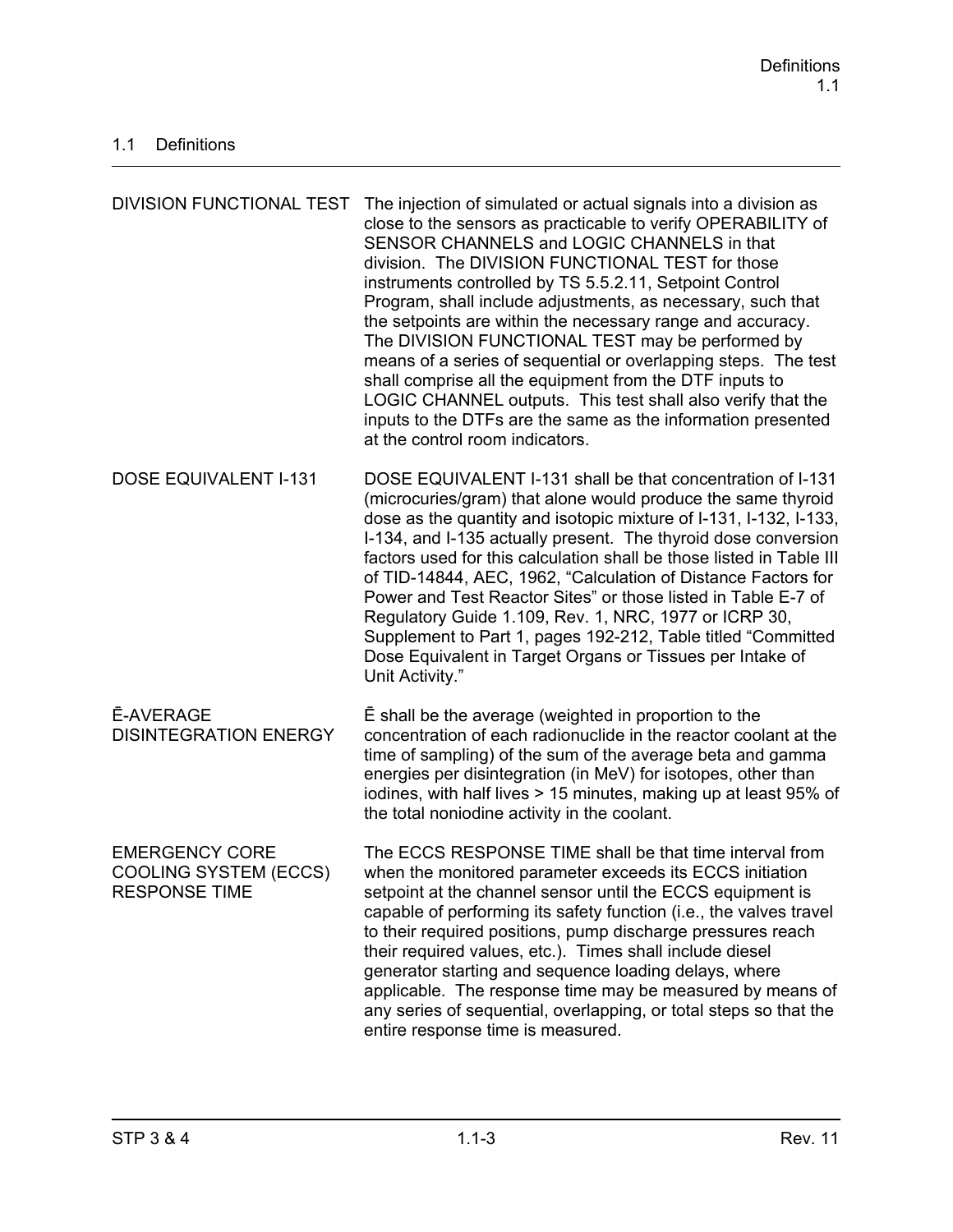| <b>ISOLATION SYSTEM</b><br><b>RESPONSE TIME</b> | The ISOLATION SYSTEM RESPONSE TIME shall be that<br>time interval from when the monitored parameter exceeds its<br>isolation initiation setpoint at the channel sensor until the<br>isolation valves travel to their required positions. Times shall<br>include diesel generator starting and sequence loading delays,<br>where applicable. The response time may be measured by<br>means of any series of sequential, overlapping, or total steps<br>so that the entire response time is measured. |    |                                                                                                                                                                                                                           |
|-------------------------------------------------|-----------------------------------------------------------------------------------------------------------------------------------------------------------------------------------------------------------------------------------------------------------------------------------------------------------------------------------------------------------------------------------------------------------------------------------------------------------------------------------------------------|----|---------------------------------------------------------------------------------------------------------------------------------------------------------------------------------------------------------------------------|
| <b>LEAKAGE</b>                                  |                                                                                                                                                                                                                                                                                                                                                                                                                                                                                                     |    | <b>LEAKAGE</b> shall be:                                                                                                                                                                                                  |
|                                                 | a.                                                                                                                                                                                                                                                                                                                                                                                                                                                                                                  |    | <b>Identified LEAKAGE</b>                                                                                                                                                                                                 |
|                                                 |                                                                                                                                                                                                                                                                                                                                                                                                                                                                                                     | 1. | LEAKAGE into the drywell such as that from pump<br>seals or valve packing, that is captured and<br>conducted to a sump or collecting tank; or                                                                             |
|                                                 |                                                                                                                                                                                                                                                                                                                                                                                                                                                                                                     | 2. | LEAKAGE into the drywell atmosphere from<br>sources that are both specifically located and<br>known either not to interfere with the operation of<br>leakage detection systems or not to be pressure<br>boundary LEAKAGE; |
|                                                 | b.                                                                                                                                                                                                                                                                                                                                                                                                                                                                                                  |    | <b>Unidentified LEAKAGE</b>                                                                                                                                                                                               |
|                                                 |                                                                                                                                                                                                                                                                                                                                                                                                                                                                                                     |    | All LEAKAGE into the drywell that is not identified<br>LEAKAGE;                                                                                                                                                           |
|                                                 | C.                                                                                                                                                                                                                                                                                                                                                                                                                                                                                                  |    | <b>Total LEAKAGE</b>                                                                                                                                                                                                      |
|                                                 |                                                                                                                                                                                                                                                                                                                                                                                                                                                                                                     |    | Sum of the identified and unidentified LEAKAGE;                                                                                                                                                                           |
|                                                 | d.                                                                                                                                                                                                                                                                                                                                                                                                                                                                                                  |    | <b>Pressure Boundary LEAKAGE</b>                                                                                                                                                                                          |
|                                                 |                                                                                                                                                                                                                                                                                                                                                                                                                                                                                                     |    | LEAKAGE through a nonisolable fault in a Reactor<br>Coolant System (RCS) component body, pipe wall, or<br>vessel wall.                                                                                                    |
| <b>LINEAR HEAT GENERATION</b><br>RATE (LHGR)    |                                                                                                                                                                                                                                                                                                                                                                                                                                                                                                     |    | The LHGR shall be the heat generation rate per unit length of<br>fuel rod. It is the integral of the heat flux over the heat transfer<br>area associated with the unit length.                                            |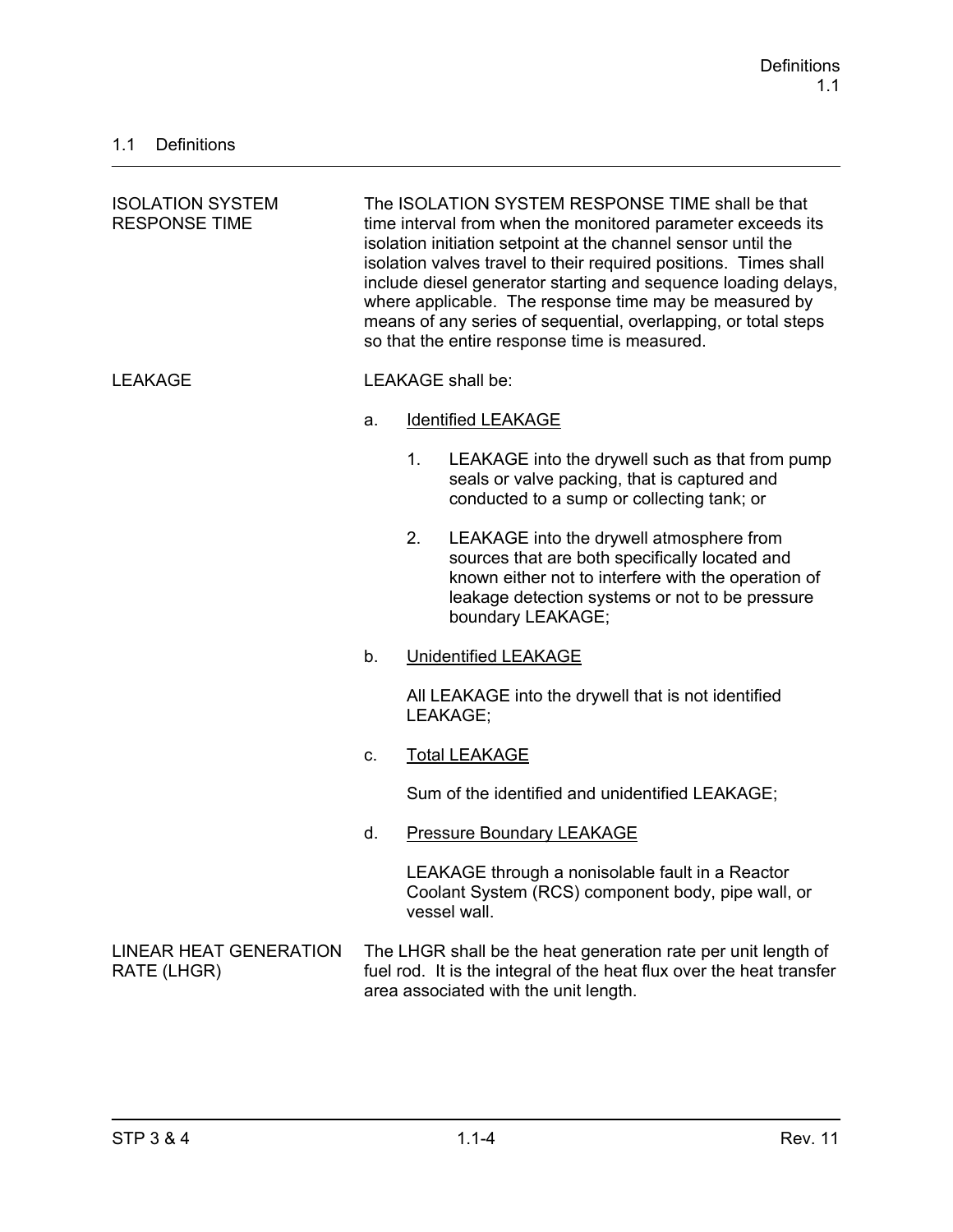| <b>LOGIC CHANNEL</b>                          | A LOGIC CHANNEL is defined as a set of interconnecting<br>hardware and software components that process the inputs to<br>produce an identifiable RPS trip signal or ESF actuation signal<br>within a division. For the RPS, this includes the trip signal's<br>associated TLF 2-out-of-4 voters, TLF bistable functions,<br>operator controls, interlocks, data transmission, alarms,<br>displays, division-of-sensors bypass, transmission lines out to<br>the OLU inputs. Each ESF function will include the ESF<br>actuation signal's associated DLC 2-out-of-4 voters, DLC<br>bistable functions, operator controls, interlocks, data<br>transmission, alarms, displays, division-of-sensors bypass,<br>DCF, and, as applicable, transmission lines out to the input of<br>the 2-out-of-2 voters. The ESF actuation signal includes the<br>system actuation signal and all its associated device actuation<br>signals generated in the DLC out to the 2-out-of-2 voter, if<br>present. |
|-----------------------------------------------|--------------------------------------------------------------------------------------------------------------------------------------------------------------------------------------------------------------------------------------------------------------------------------------------------------------------------------------------------------------------------------------------------------------------------------------------------------------------------------------------------------------------------------------------------------------------------------------------------------------------------------------------------------------------------------------------------------------------------------------------------------------------------------------------------------------------------------------------------------------------------------------------------------------------------------------------------------------------------------------------|
| <b>LOGIC SYSTEM</b><br><b>FUNCTIONAL TEST</b> | A LOGIC SYSTEM FUNCTIONAL TEST shall be a test of all<br>required logic components (i.e., all required relays and<br>contacts, trip functions, solid state logic elements, etc.) of a<br>logic path, from as close to the sensor as practicable up to, but<br>not including, the actuated device, to verify OPERABILITY.<br>The LOGIC SYSTEM FUNCTIONAL TEST may be performed<br>by means of any series of sequential, overlapping, or total<br>system steps so that the entire logic system is tested.                                                                                                                                                                                                                                                                                                                                                                                                                                                                                    |
| MINIMUM CRITICAL POWER<br>RATIO (MCPR)        | The MCPR shall be the smallest critical power ratio (CPR) that<br>exists in the core. The CPR is that power in the assembly that<br>is calculated by application of the appropriate correlation(s) to<br>cause some point in the assembly to experience boiling<br>transition, divided by the actual assembly operating power.                                                                                                                                                                                                                                                                                                                                                                                                                                                                                                                                                                                                                                                             |
| <b>MODE</b>                                   | A MODE shall correspond to any one inclusive combination of<br>mode switch position, average reactor coolant temperature,<br>and reactor vessel head closure bolt tensioning specified in<br>Table 1.1-1 with fuel in the reactor vessel.                                                                                                                                                                                                                                                                                                                                                                                                                                                                                                                                                                                                                                                                                                                                                  |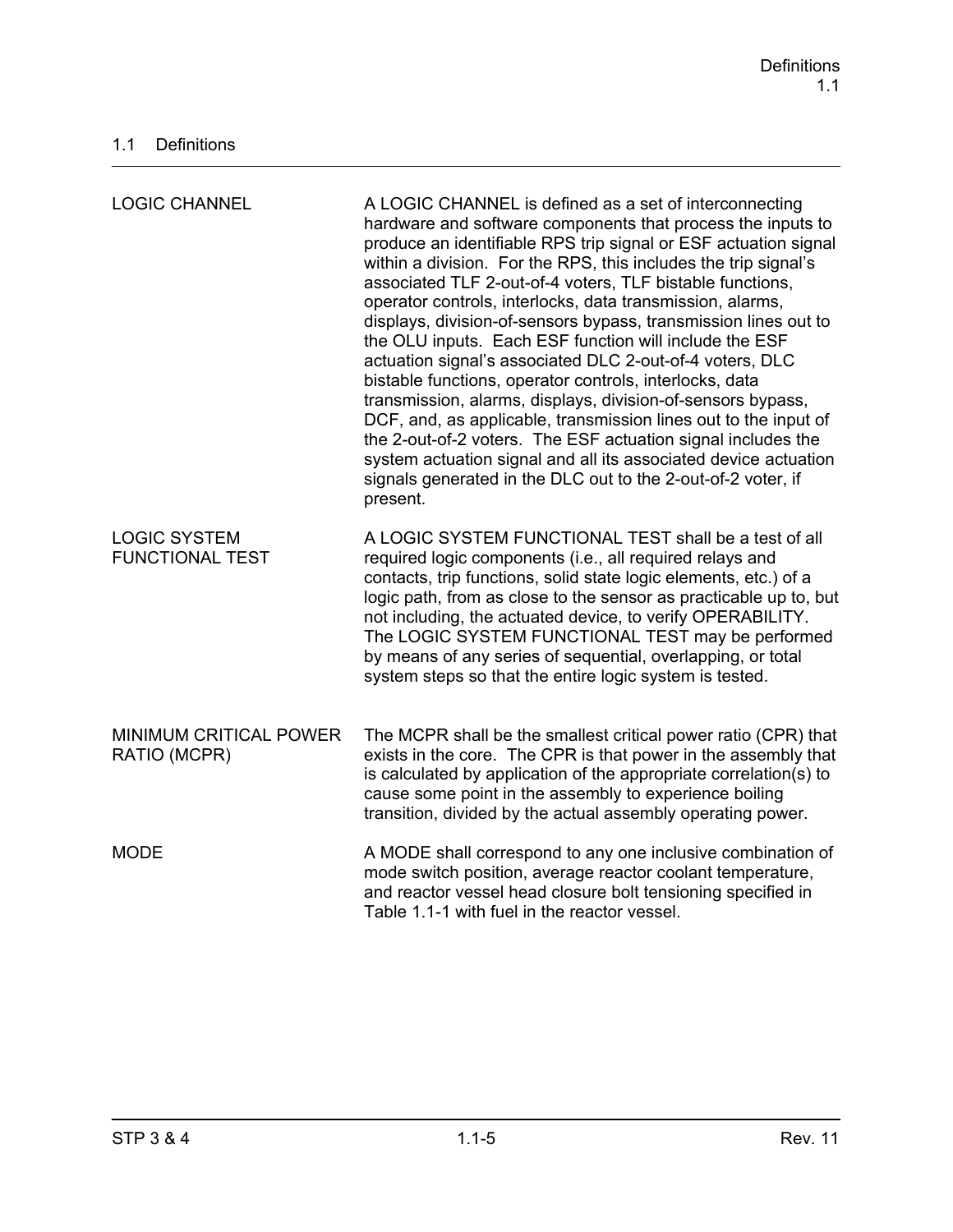| <b>OPERABLE - OPERABILITY</b>                   |                                                                                                                                                                                                                                                                                                                                                                                                                                                                                                                                                                                                                                                                                                                                                                                                                                                                                                                                                                               | A system, subsystem, division, component, or device shall be<br>OPERABLE or have OPERABILITY when it is capable of<br>performing its specified safety function(s) and when all<br>necessary attendant instrumentation, controls, displays,<br>normal or emergency electrical power, cooling and seal water,<br>lubrication, and other auxiliary equipment that are required for<br>the system, subsystem, division, component, or device to<br>perform its specified safety function(s) are also capable of<br>performing their related support function(s). |  |
|-------------------------------------------------|-------------------------------------------------------------------------------------------------------------------------------------------------------------------------------------------------------------------------------------------------------------------------------------------------------------------------------------------------------------------------------------------------------------------------------------------------------------------------------------------------------------------------------------------------------------------------------------------------------------------------------------------------------------------------------------------------------------------------------------------------------------------------------------------------------------------------------------------------------------------------------------------------------------------------------------------------------------------------------|--------------------------------------------------------------------------------------------------------------------------------------------------------------------------------------------------------------------------------------------------------------------------------------------------------------------------------------------------------------------------------------------------------------------------------------------------------------------------------------------------------------------------------------------------------------|--|
| <b>OUTPUT CHANNEL</b>                           | An OUTPUT CHANNEL is defined as a set of interconnected<br>components that process outputs from associated LOGIC<br>CHANNELS to produce an identifiable signal that deenergizes<br>scram solenoids, deenergizes MSIV Isolation solenoids, or<br>energizes ESF device actuators within a division. For the RPS,<br>this includes the signal's associated OLU, transmission lines,<br>manual divisional trip and reset switches, trip logic output<br>bypass switch, parallel load driver test switch, and scram pilot<br>valve solenoid load drivers. For the MSIVs, this includes the<br>signal's associated OLU, data transmission, manual divisional<br>isolation and reset switches, trip logic output bypass switch,<br>and MSIV isolation pilot valve solenoid load drivers. For the<br>ESF, this includes the signal's associated DLC or<br>2-out-of-2 voter, as applicable, ESF Output Channel Bypass<br>switch, and data transmission out to the ESF device actuator. |                                                                                                                                                                                                                                                                                                                                                                                                                                                                                                                                                              |  |
| <b>OUTPUT CHANNEL</b><br><b>FUNCTIONAL TEST</b> | An OUTPUT CHANNEL FUNCTIONAL TEST is the<br>injection of simulated or actual signals into the OUTPUT<br>CHANNEL to verify OPERABILITY.                                                                                                                                                                                                                                                                                                                                                                                                                                                                                                                                                                                                                                                                                                                                                                                                                                        |                                                                                                                                                                                                                                                                                                                                                                                                                                                                                                                                                              |  |
| PHYSICS TESTS                                   | PHYSICS TESTS shall be those tests performed to measure<br>the fundamental nuclear characteristics of the reactor core and<br>related instrumentation.<br>These tests are:                                                                                                                                                                                                                                                                                                                                                                                                                                                                                                                                                                                                                                                                                                                                                                                                    |                                                                                                                                                                                                                                                                                                                                                                                                                                                                                                                                                              |  |
|                                                 | a.                                                                                                                                                                                                                                                                                                                                                                                                                                                                                                                                                                                                                                                                                                                                                                                                                                                                                                                                                                            | Described in Chapter 14, Initial Test Program of the<br>FSAR;                                                                                                                                                                                                                                                                                                                                                                                                                                                                                                |  |
|                                                 | b.                                                                                                                                                                                                                                                                                                                                                                                                                                                                                                                                                                                                                                                                                                                                                                                                                                                                                                                                                                            | Authorized under the provisions of 10 CFR 50.59; or                                                                                                                                                                                                                                                                                                                                                                                                                                                                                                          |  |
|                                                 | C.                                                                                                                                                                                                                                                                                                                                                                                                                                                                                                                                                                                                                                                                                                                                                                                                                                                                                                                                                                            | Otherwise approved by the Nuclear Regulatory<br>Commission.                                                                                                                                                                                                                                                                                                                                                                                                                                                                                                  |  |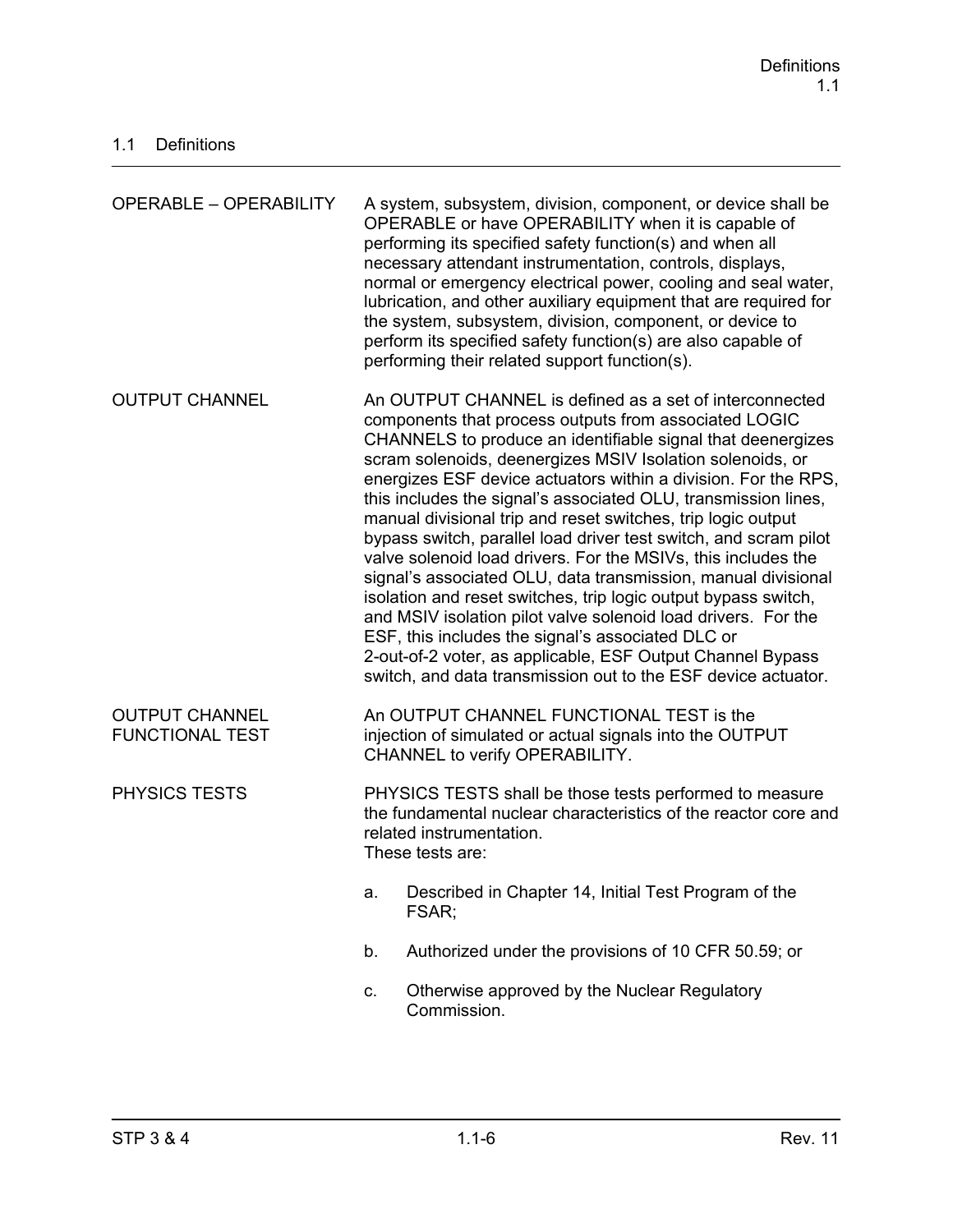| <b>PRESSURE AND</b><br><b>TEMPERATURE LIMITS</b><br><b>REPORT (PTLR)</b> | The PTLR is the unit specific document that provides the<br>reactor vessel pressure and temperature limits, including<br>heatup and cooldown rates, for the current reactor vessel<br>fluence period. These pressure and temperature limits shall<br>be determined for each fluence period in accordance with<br>Specification 5.7.1.6 Plant operation within these operating<br>limits is addressed in LCO 3.4.9, "RCS Pressure and<br>Temperature (P/T) Limits."                 |
|--------------------------------------------------------------------------|------------------------------------------------------------------------------------------------------------------------------------------------------------------------------------------------------------------------------------------------------------------------------------------------------------------------------------------------------------------------------------------------------------------------------------------------------------------------------------|
| <b>RATED THERMAL POWER</b><br>(RTP)                                      | RTP shall be a total reactor core heat transfer rate to the<br>reactor coolant of 3926 MWt.                                                                                                                                                                                                                                                                                                                                                                                        |
| <b>REACTOR PUMP TRIP</b><br>(RPT) SYSTEM<br><b>RESPONSE TIME</b>         | The RPT SYSTEM RESPONSE TIME shall be that time<br>interval from initial signal generation (by the associated<br>turbine stop valve limit switch or the turbine control valve<br>hydraulic oil pressure switch) to the trip of the inverters<br>associated with the reactor internal pumps adjustable speed<br>drives. The response time may be measured by means of any<br>series of sequential, overlapping, or total steps so that the<br>entire response time is measured.     |
| <b>REACTOR PROTECTION</b><br><b>SYSTEM (RPS) RESPONSE</b><br><b>TIME</b> | The RPS RESPONSE TIME shall be that time interval from<br>when the monitored parameter exceeds its RPS trip setpoint at<br>the channel sensor until de-energization of the scram pilot<br>valve solenoids. The response time may be measured by<br>means of any series of sequential, overlapping, or total steps<br>so that the entire response time is measured.                                                                                                                 |
| <b>SENSOR CHANNEL</b>                                                    | A SENSOR CHANNEL is defined as a set of interconnected<br>hardware and software components that process an<br>identifiable sensor signal within a division. This includes the<br>sensor, data acquisition, signal conditioning, data<br>transmission, alarms, displays, and all transmission lines in the<br>division and between divisions associated with the sensor<br>signal up to an input of a 2-out-of-4 voter or an input of a<br>bistable function within the TLF or DLC. |
| <b>SENSOR CHANNEL</b><br><b>CALIBRATION</b>                              | A SENSOR CHANNEL CALIBRATION is the adjustment, as<br>necessary, of the SENSOR CHANNEL such that it responds<br>within the specified range and accuracy to specified values of<br>the parameter that the SENSOR CHANNEL monitors. The<br>calibration may be performed by any series of sequential,                                                                                                                                                                                 |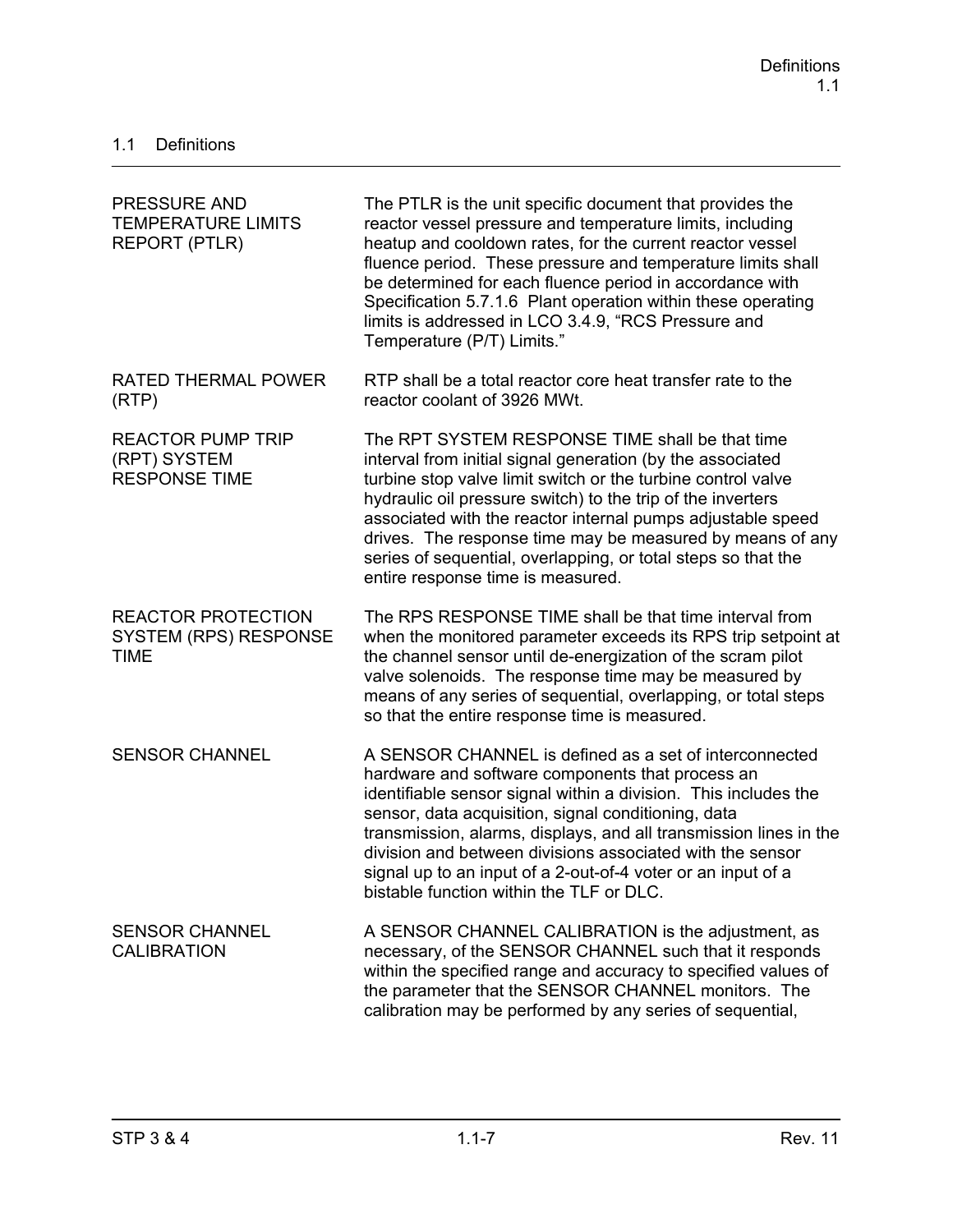| <b>SENSOR CHANNEL</b><br><b>CALIBRATION</b><br>(continued) | overlapping, or total SENSOR CHANNEL test steps so that<br>the entire SENSOR CHANNEL is calibrated. Calibration of<br>instrument channels with resistance temperature detector<br>(RTD) or thermocouple sensors shall consist of an inplace<br>cross calibration of the sensing elements and normal<br>calibration of the remaining adjustments in the channel.<br>Whenever a sensing element is replaced, the next required<br>inplace cross calibration consists of comparing the other<br>sensing elements with the recently installed sensing element. |
|------------------------------------------------------------|------------------------------------------------------------------------------------------------------------------------------------------------------------------------------------------------------------------------------------------------------------------------------------------------------------------------------------------------------------------------------------------------------------------------------------------------------------------------------------------------------------------------------------------------------------|
| <b>SENSOR CHANNEL CHECK</b>                                | A SENSOR CHANNEL CHECK is the qualitative assessment,<br>by observation, of a SENSOR CHANNEL's behavior during<br>operation. This observation shall include comparison of this<br>SENSOR CHANNEL's indication to other indications derived<br>from independent SENSOR CHANNELS. This check shall be<br>performed so as to examine as much of the SENSOR<br>CHANNEL as practicable.                                                                                                                                                                         |
| SHUTDOWN MARGIN (SDM)                                      | SDM shall be the amount of reactivity by which the reactor is<br>subcritical or would be subcritical assuming that:                                                                                                                                                                                                                                                                                                                                                                                                                                        |
|                                                            | The reactor is xenon free;<br>a.                                                                                                                                                                                                                                                                                                                                                                                                                                                                                                                           |
|                                                            | The moderator temperature is $20^{\circ}$ C; and<br>b.                                                                                                                                                                                                                                                                                                                                                                                                                                                                                                     |
|                                                            | All control rods are fully inserted except for the control<br>$\mathbf{C}$<br>rod pair of highest reactivity worth, which is assumed to<br>be fully withdrawn.                                                                                                                                                                                                                                                                                                                                                                                             |
|                                                            | With control rods not capable of being fully inserted, the<br>reactivity worth of these control rods must be accounted for in<br>the determination of SDM.                                                                                                                                                                                                                                                                                                                                                                                                 |
|                                                            | NOTE: A control rod pair consists of two control rods which<br>are connected to the same, shared scram accumulator. All<br>control rods share an accumulator except for the center control<br>rod which has its own accumulator.                                                                                                                                                                                                                                                                                                                           |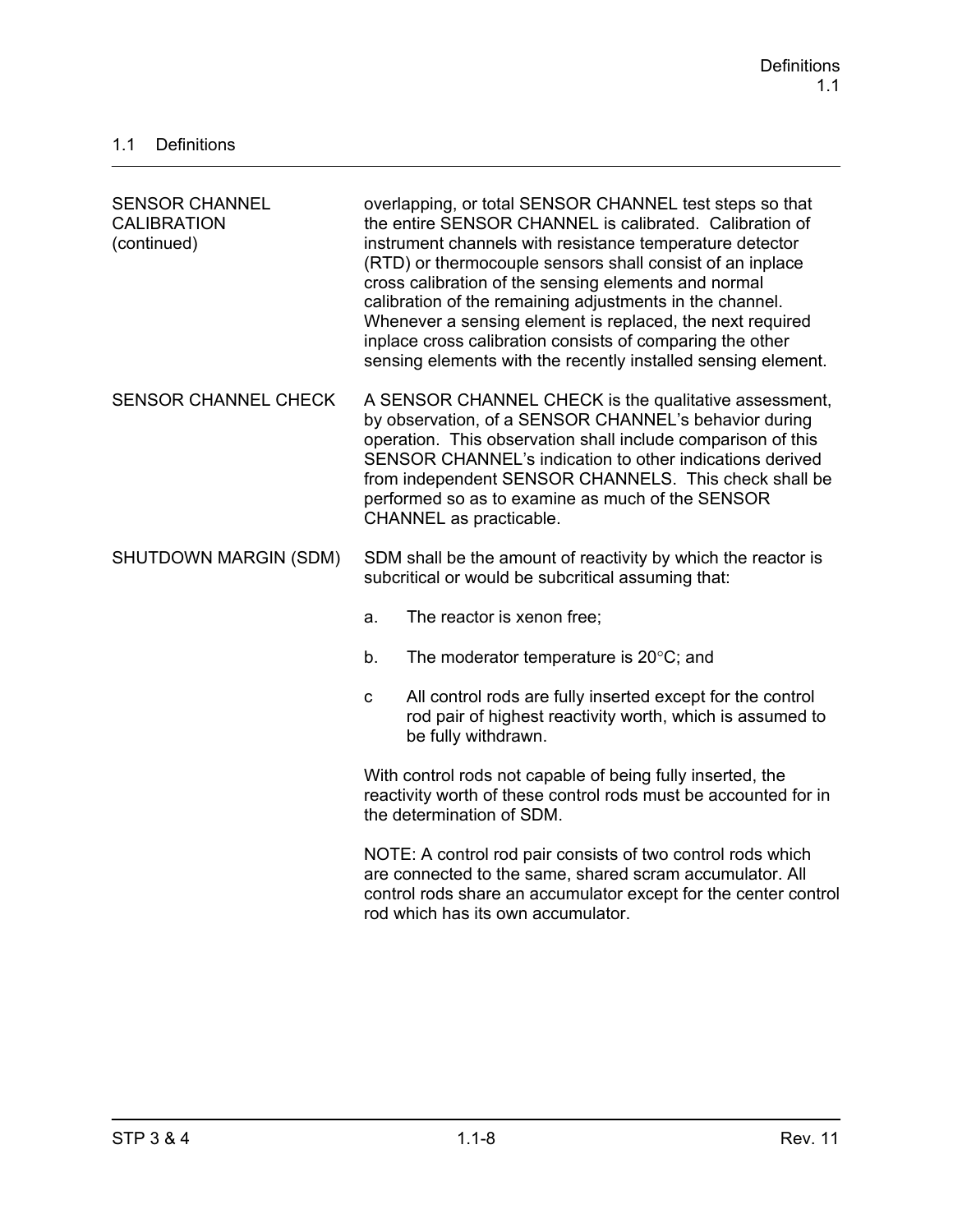| STAGGERED TEST BASIS                                 | A STAGGERED TEST BASIS shall consist of the testing of<br>one of the systems, subsystems, channels, or other<br>designated components during the interval specified by the<br>Surveillance Frequency, so that all systems, subsystems,<br>channels, or other designated components are tested during n<br>Surveillance Frequency intervals, where n is the total number<br>of systems, subsystems, channels, or other designated<br>components in the associated function. |  |
|------------------------------------------------------|----------------------------------------------------------------------------------------------------------------------------------------------------------------------------------------------------------------------------------------------------------------------------------------------------------------------------------------------------------------------------------------------------------------------------------------------------------------------------|--|
| <b>THERMAL POWER</b>                                 | THERMAL POWER shall be the total reactor core heat<br>transfer rate to the reactor coolant.                                                                                                                                                                                                                                                                                                                                                                                |  |
| <b>TURBINE BYPASS SYSTEM</b><br><b>RESPONSE TIME</b> | The TURBINE BYPASS SYSTEM RESPONSE TIME consists<br>of two components:                                                                                                                                                                                                                                                                                                                                                                                                     |  |
|                                                      | The time from initial movement of the main turbine stop<br>a.<br>valve or control valve until 80% of the turbine bypass<br>capacity is established; and                                                                                                                                                                                                                                                                                                                    |  |
|                                                      | The time from initial movement of the main turbine stop<br>b.<br>valve or control valve until initial movement of the turbine<br>bypass valve.                                                                                                                                                                                                                                                                                                                             |  |
|                                                      | The response time may be measured by means of any series<br>of sequential, overlapping, or total steps so that the entire<br>response time is measured.                                                                                                                                                                                                                                                                                                                    |  |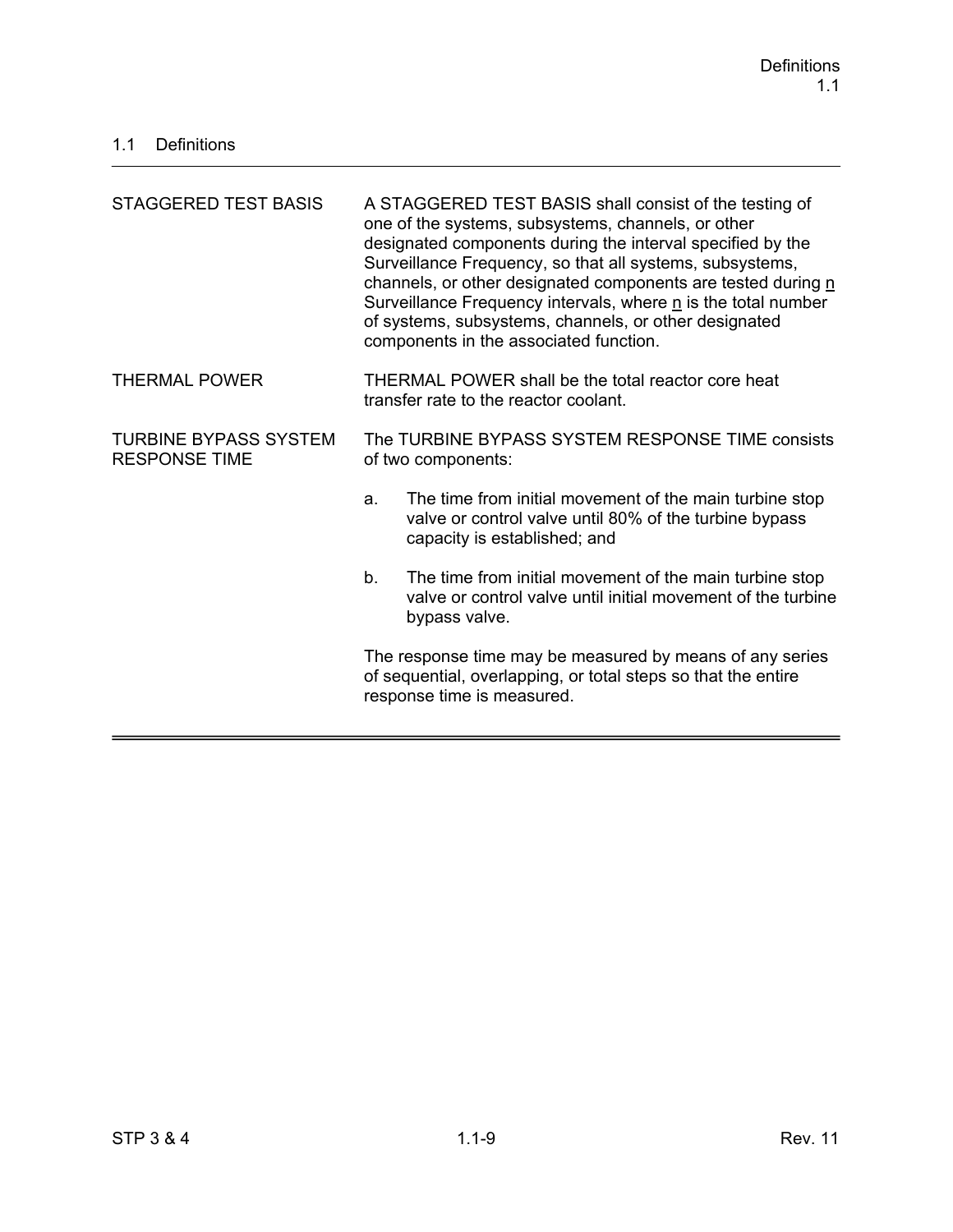## Table 1.1-1 (page 1 of 1) MODES

| <b>MODE</b>    | TITLE                        | <b>REACTOR MODE</b><br><b>SWITCH POSITION</b> | <b>AVERAGE REACTOR</b><br><b>COOLANT</b><br><b>TEMPERATURE</b><br>$^{\circ}C$ |
|----------------|------------------------------|-----------------------------------------------|-------------------------------------------------------------------------------|
| 1              | <b>Power Operation</b>       | Run                                           | <b>NA</b>                                                                     |
| 2              | Startup                      | Refuel <sup>(a)</sup> or Startup/Hot Standby  | <b>NA</b>                                                                     |
| 3              | Hot Shutdown <sup>(a)</sup>  | Shutdown                                      | > 93                                                                          |
| $\overline{4}$ | Cold Shutdown <sup>(a)</sup> | Shutdown                                      | $\leq 93$                                                                     |
| 5              | Refueling <sup>(b)</sup>     | Shutdown or Refuel                            | <b>NA</b>                                                                     |

(a) All reactor vessel head closure bolts fully tensioned.

(b) One or more reactor vessel head closure bolts less than fully tensioned.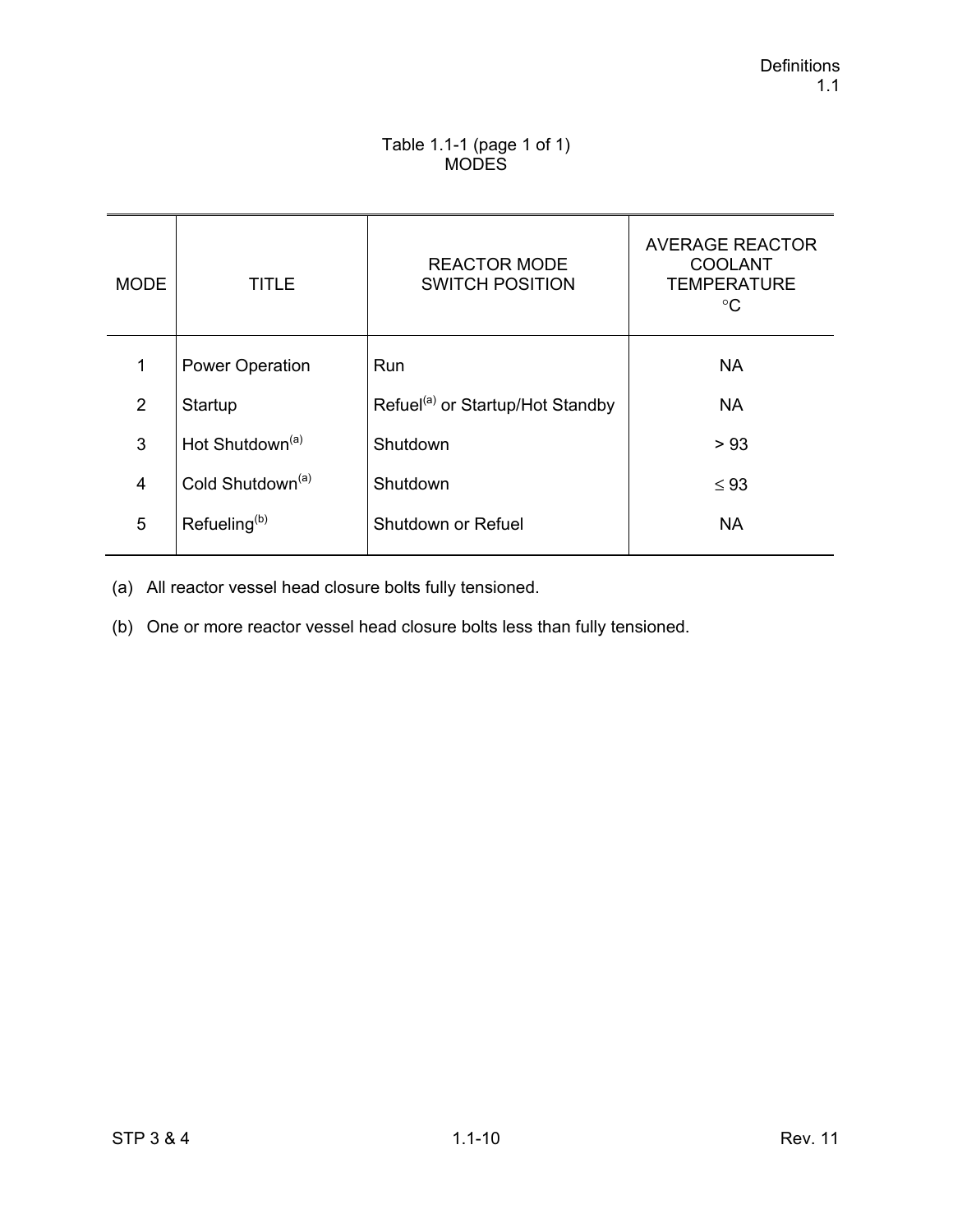## 1.0 USE AND APPLICATION

# 1.2 Logical Connectors

| <b>PURPOSE</b>    | The purpose of this section is to explain the meaning of logical<br>connectors.                                                                                                                                                                                                                                                                                                                                                                                                                                                                                                                                                       |
|-------------------|---------------------------------------------------------------------------------------------------------------------------------------------------------------------------------------------------------------------------------------------------------------------------------------------------------------------------------------------------------------------------------------------------------------------------------------------------------------------------------------------------------------------------------------------------------------------------------------------------------------------------------------|
|                   | Logical connectors are used in Technical Specifications (TS) to<br>discriminate between, and yet connect, discrete Conditions, Required<br>Actions, Completion Times, Surveillances, and Frequencies. The only<br>logical connectors that appear in TS are AND and OR. The physical<br>arrangement of these connectors constitutes logical conventions with<br>specific meanings.                                                                                                                                                                                                                                                     |
| <b>BACKGROUND</b> | Several levels of logic may be used to state Required Actions. These<br>levels are identified by the placement (or nesting) of the logical<br>connectors and by the number assigned to each Required Action. The<br>first level of logic is identified by the first digit of the number assigned to a<br>Required Action and the placement of the logical connector in the first<br>level of nesting (i.e., left justified with the number of the Required Action).<br>The successive levels of logic are identified by additional digits of the<br>Required Action number and by successive indentions of the logical<br>connectors. |
|                   | When logical connectors are used to state a Condition, Completion Time,<br>Surveillance, or Frequency, only the first level of logic is used, and the<br>logical connector is left justified with the statement of the Condition,<br>Completion Time, Surveillance, or Frequency.                                                                                                                                                                                                                                                                                                                                                     |
| <b>EXAMPLES</b>   | The following examples illustrate the use of logical connectors.                                                                                                                                                                                                                                                                                                                                                                                                                                                                                                                                                                      |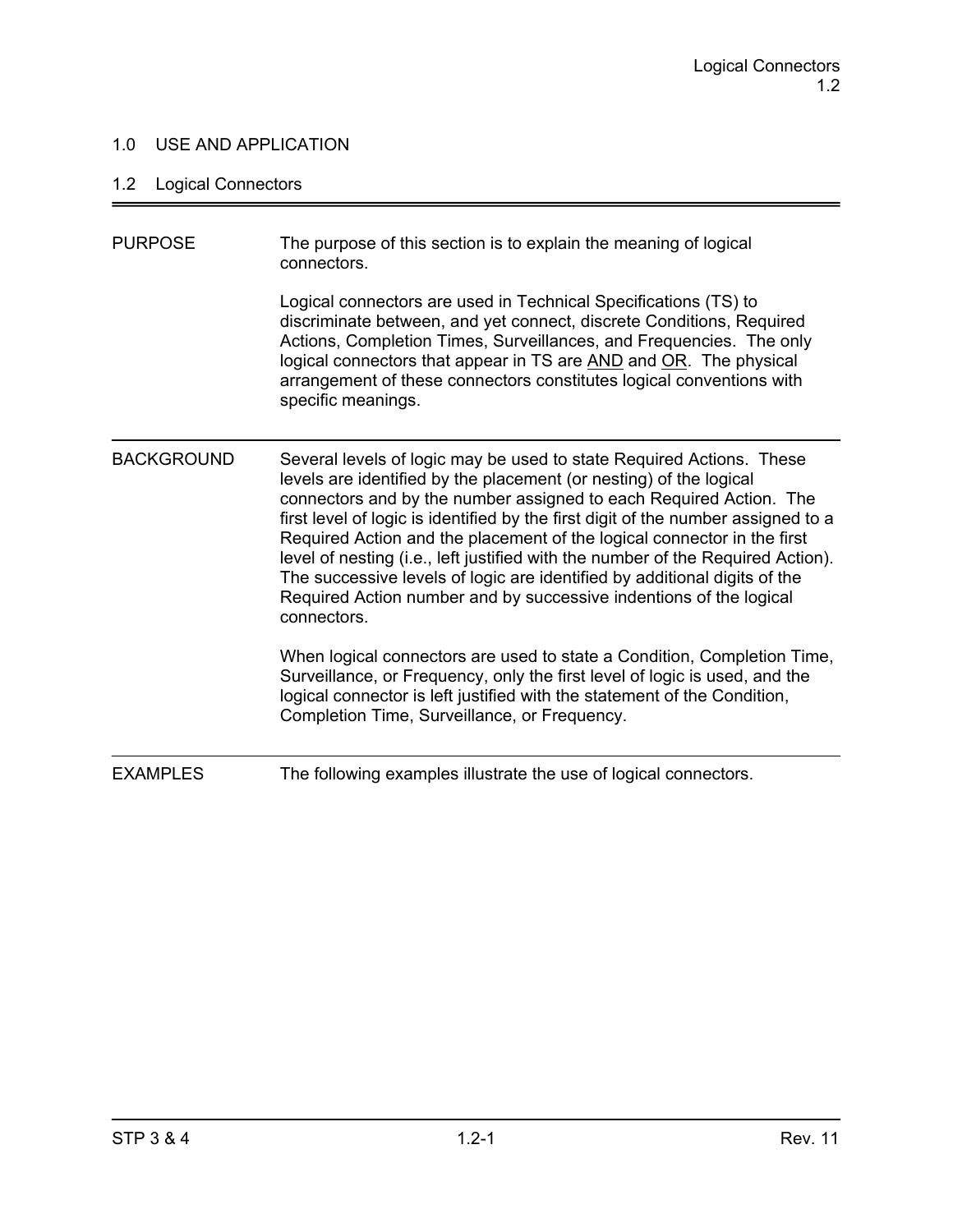## 1.2 Logical Connectors

EXAMPLES EXAMPLE 1.2-1 (continued)

ACTIONS

| <b>CONDITION</b> | <b>REQUIRED ACTION</b>   | <b>COMPLETION TIME</b> |
|------------------|--------------------------|------------------------|
| A. LCO not met.  | A.1 Verify<br><b>AND</b> |                        |
|                  | A.2 Restore              |                        |

In this example, the logical connector **AND** is used to indicate that, when in Condition A, both Required Actions A.1 and A.2 must be completed.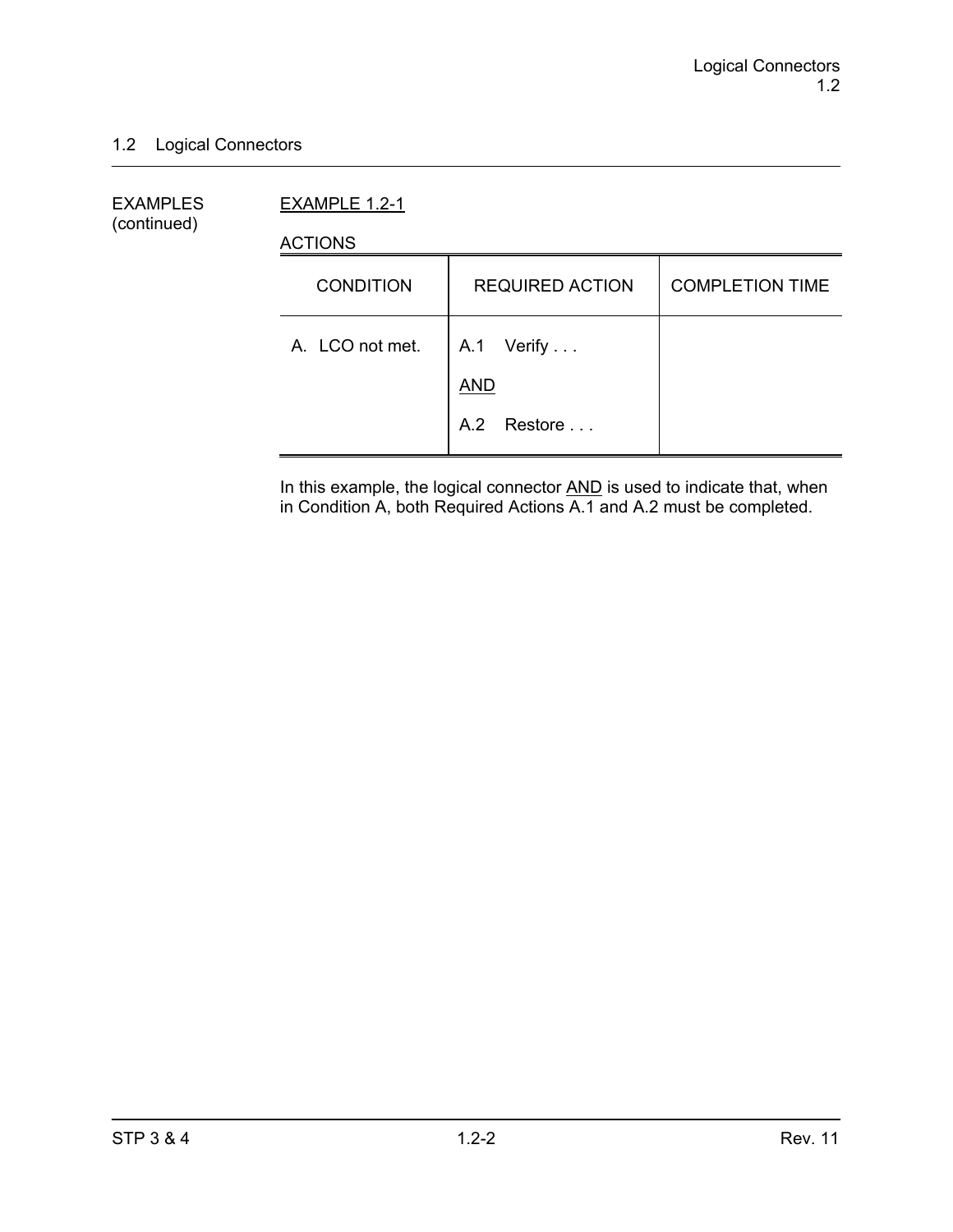## 1.2 Logical Connectors

(continued)

EXAMPLES EXAMPLE 1.2-2

ACTIONS

| <b>CONDITION</b> | <b>REQUIRED ACTION</b> | <b>COMPLETION TIME</b> |
|------------------|------------------------|------------------------|
| A. LCO not met.  | A.1 Trip               |                        |
|                  | QR                     |                        |
|                  | A.2.1 Verify           |                        |
|                  | <b>AND</b>             |                        |
|                  | A.2.2.1 Reduce         |                        |
|                  | OR                     |                        |
|                  | A.2.2.2 Perform        |                        |
|                  | QR                     |                        |
|                  | A.3<br>Align           |                        |

This example represents a more complicated use of logical connectors. Required Actions A.1, A.2, and A.3 are alternative choices, only one of which must be performed as indicated by the use of the logical connector OR and the left justified placement. Any one of these three Actions may be chosen. If A.2 is chosen, then both A.2.1 and A.2.2 must be performed as indicated by the logical connector AND. Required Action A.2.2 is met by performing A.2.2.1 or A.2.2.2. The indented position of the logical connector OR indicates that A.2.2.1 and A.2.2.2 are alternative choices, only one of which must be performed.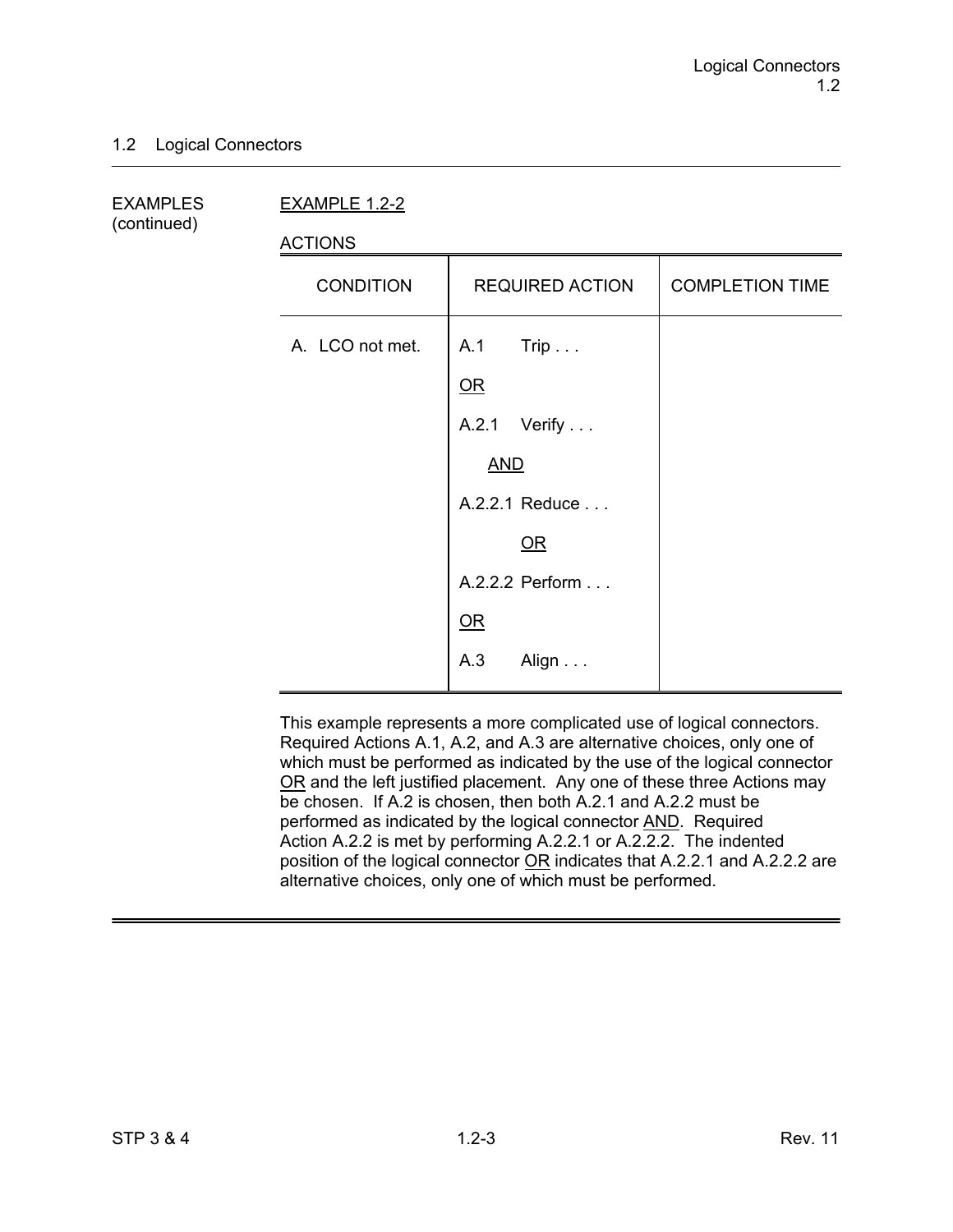## 1.0 USE AND APPLICATION

# 1.3 Completion Times

| <b>PURPOSE</b>     | The purpose of this section is to establish the Completion Time<br>convention and to provide guidance for its use.                                                                                                                                                                                                                                                                                                                                                                                                                                                                                                                                              |
|--------------------|-----------------------------------------------------------------------------------------------------------------------------------------------------------------------------------------------------------------------------------------------------------------------------------------------------------------------------------------------------------------------------------------------------------------------------------------------------------------------------------------------------------------------------------------------------------------------------------------------------------------------------------------------------------------|
| <b>BACKGROUND</b>  | Limiting Conditions for Operation (LCOs) specify minimum requirements<br>for ensuring safe operation of the unit. The ACTIONS associated with an<br>LCO state Conditions that typically describe the ways in which the<br>requirements of the LCO can fail to be met. Specified with each stated<br>Condition are Required Action(s) and Completion Time(s).                                                                                                                                                                                                                                                                                                    |
| <b>DESCRIPTION</b> | The Completion Time is the amount of time allowed for completing a<br>Required Action. It is referenced to the time of discovery of a situation<br>(e.g., inoperable equipment or variable not within limits) that requires<br>entering an ACTIONS Condition unless otherwise specified, providing the<br>unit is in a MODE or specified condition stated in the Applicability of the<br>LCO. Required Actions must be completed prior to the expiration of the<br>specified Completion Time. An ACTIONS Condition remains in effect and<br>the Required Actions apply until the Condition no longer exists or the unit<br>is not within the LCO Applicability. |
|                    | If situations are discovered that require entry into more than one<br>Condition at a time within a single LCO (multiple Conditions), the<br>Required Actions for each Condition must be performed within the<br>associated Completion Time. When in multiple Conditions, separate<br>Completion Times are tracked for each Condition starting from the time of<br>discovery of the situation that required entry into the Condition.                                                                                                                                                                                                                            |
|                    | Once a Condition has been entered, subsequent divisions, subsystems,<br>components, or variables expressed in the Condition, discovered to be<br>inoperable or not within limits, will not result in separate entry into the<br>Condition unless specifically stated. The Required Actions of the<br>Condition continue to apply to each additional failure, with Completion<br>Times based on initial entry into the Condition.                                                                                                                                                                                                                                |
|                    | However, when a subsequent division, subsystem, component, or<br>variable expressed in the Condition is discovered to be inoperable or not<br>within limits, the Completion Time(s) may be extended. To apply this<br>Completion Time extension, two criteria must first be met. The<br>subsequent inoperability:                                                                                                                                                                                                                                                                                                                                               |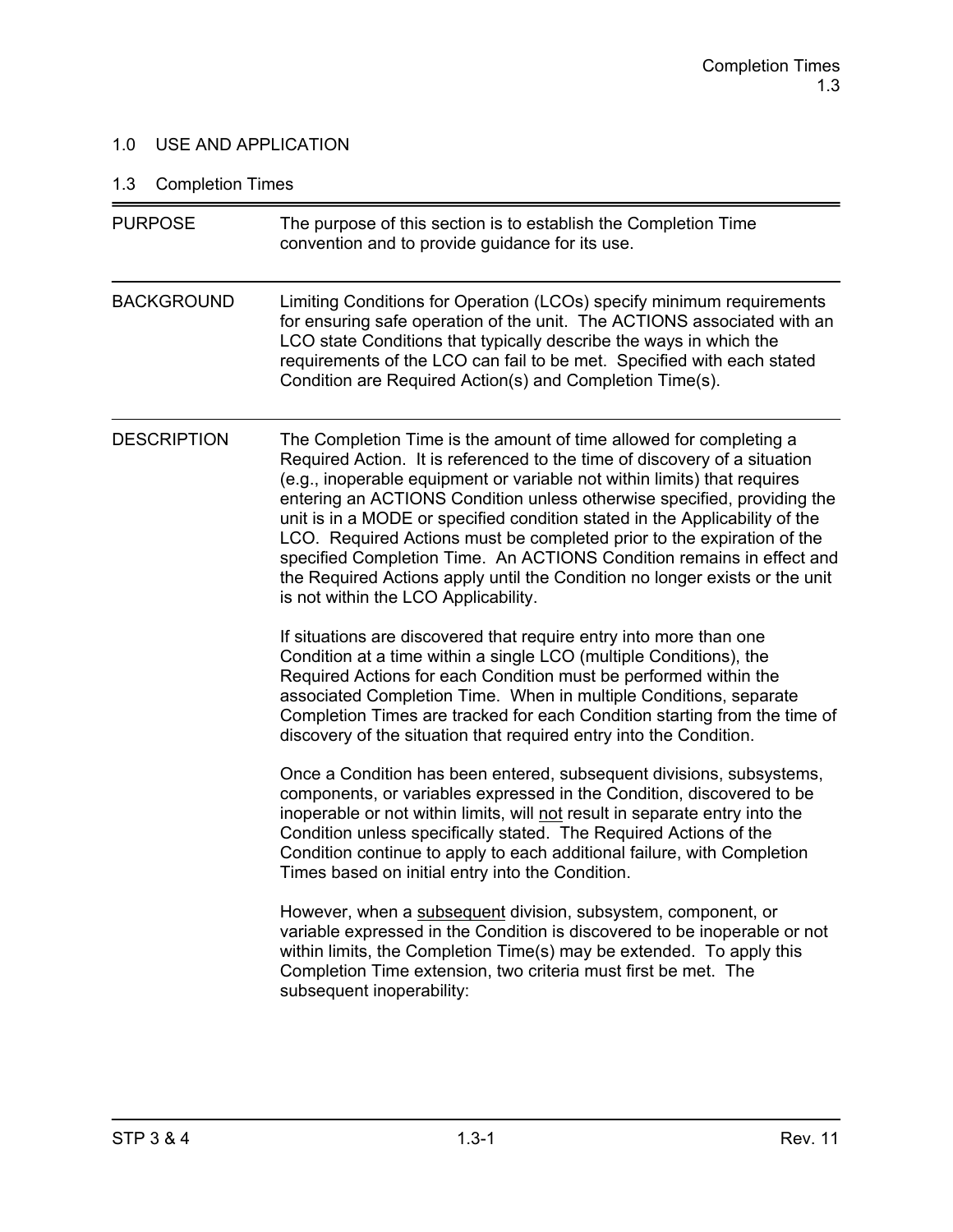| <b>DESCRIPTION</b><br>(continued) | a.<br>b. | Must exist concurrent with the first inoperability; and<br>Must remain inoperable or not within limits after the first inoperability<br>is resolved.                                                                                                                                                                                                                                                                                                                                                                                                                         |
|-----------------------------------|----------|------------------------------------------------------------------------------------------------------------------------------------------------------------------------------------------------------------------------------------------------------------------------------------------------------------------------------------------------------------------------------------------------------------------------------------------------------------------------------------------------------------------------------------------------------------------------------|
|                                   |          | The total Completion Time allowed for completing a Required Action to<br>address the subsequent inoperability shall be limited to the more<br>restrictive of either:                                                                                                                                                                                                                                                                                                                                                                                                         |
|                                   | a.       | The stated Completion Time, as measured from the initial entry into<br>the Condition, plus an additional 24 hours; or                                                                                                                                                                                                                                                                                                                                                                                                                                                        |
|                                   | b.       | The stated Completion Time as measured from discovery of the<br>subsequent inoperability.                                                                                                                                                                                                                                                                                                                                                                                                                                                                                    |
|                                   |          | The above Completion Time extensions do not apply to those<br>Specifications that have exceptions that allow completely separate re-<br>entry into the Condition (for each division, subsystem, component, or<br>variable expressed in the Condition) and separate tracking of Completion<br>Times based on this re-entry. These exceptions are stated in individual<br>Specifications.                                                                                                                                                                                      |
|                                   |          | The above Completion Time extension does not apply to a Completion<br>Time with a modified "time zero." This modified "time zero" may be<br>expressed as a repetitive time (i.e., "once per 8 hours," where the<br>Completion Time is referenced from a previous completion of the<br>Required Action versus the time of Condition entry) or as a time modified<br>by the phrase "from discovery" Example 1.3-3 illustrates one use of<br>this type of Completion Time. The 10 day Completion Time specified for<br>Conditions A and B in Example 1.3-3 may not be extended. |
| <b>EXAMPLES</b>                   |          | The following examples illustrate the use of Completion Times with<br>different types of Conditions and changing Conditions.                                                                                                                                                                                                                                                                                                                                                                                                                                                 |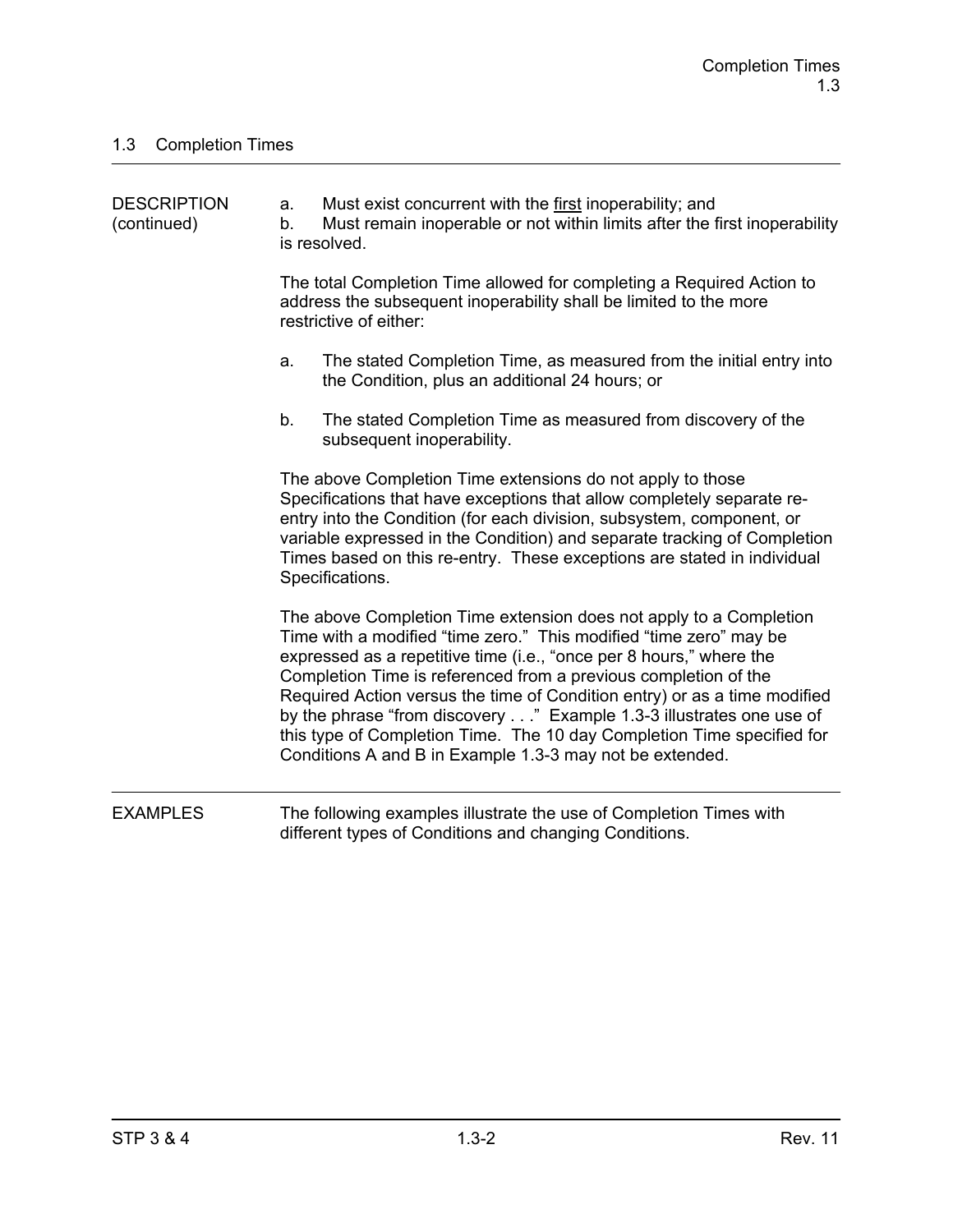(continued)

EXAMPLES EXAMPLE 1.3-1

ACTIONS

| <b>CONDITION</b>                               | <b>REQUIRED ACTION</b>                    | <b>COMPLETION TIME</b> |
|------------------------------------------------|-------------------------------------------|------------------------|
| <b>B.</b> Required<br>Action and<br>associated | Be in MODE 3.<br><b>B</b> 1<br><b>AND</b> | 12 hours               |
| Completion<br>Time not met.                    | B.2 Be in MODE 4.                         | 36 hours               |

Condition B has two Required Actions. Each Required Action has its own separate Completion Time. Each Completion Time is referenced to the time that Condition B is entered.

The Required Actions of Condition B are to be in MODE 3 within 12 hours AND in MODE 4 within 36 hours. A total of 12 hours is allowed for reaching MODE 3 and a total of 36 hours (not 48 hours) is allowed for reaching MODE 4 from the time that Condition B was entered. If MODE 3 is reached within 6 hours, the time allowed for reaching MODE 4 is the next 30 hours because the total time allowed for reaching MODE 4 is 36 hours.

If Condition B is entered while in MODE 3, the time allowed for reaching MODE 4 is the next 36 hours.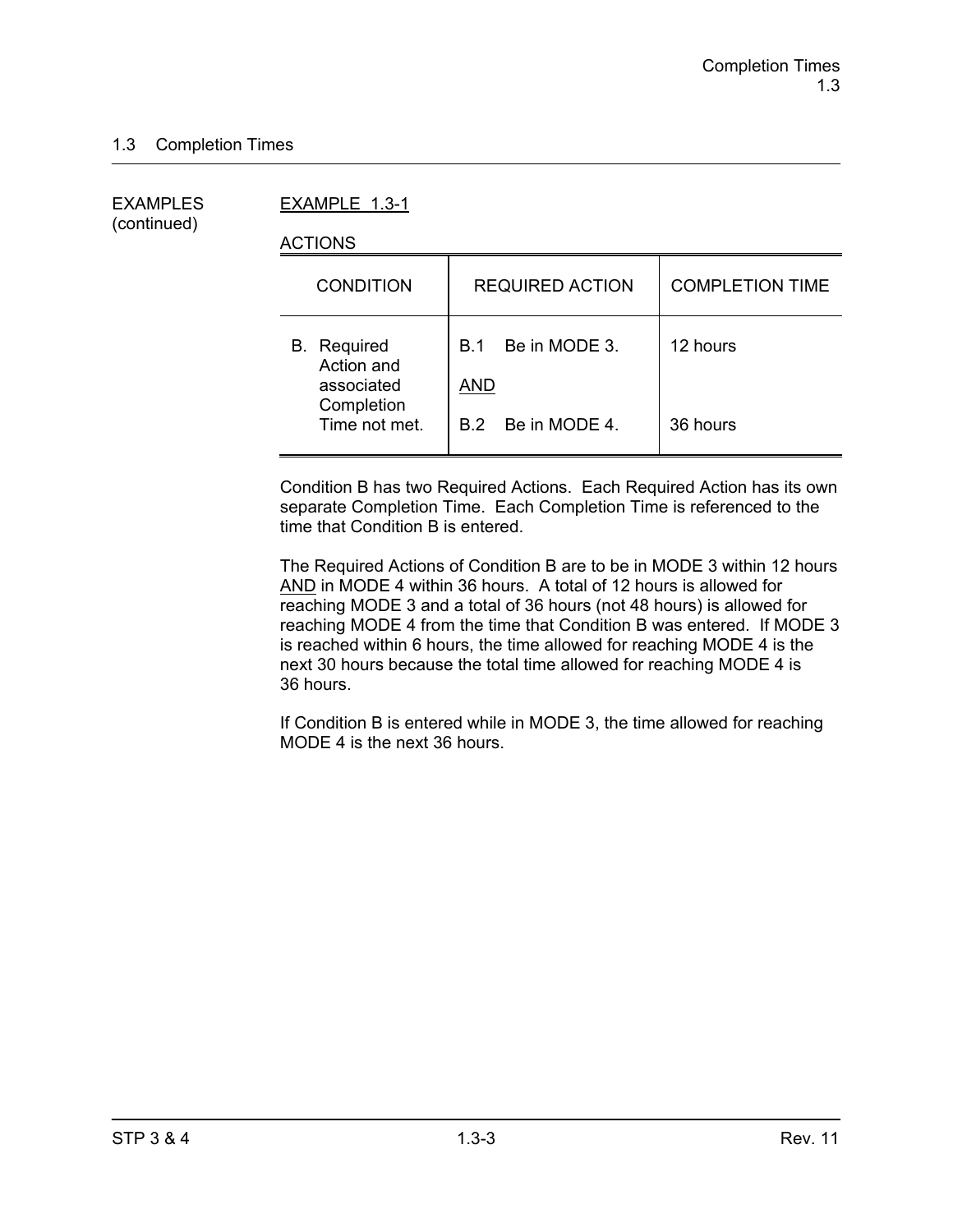(continued)

EXAMPLES EXAMPLE 1.3-2

ACTIONS

| <b>REQUIRED ACTION</b>                                     | <b>COMPLETION TIME</b> |
|------------------------------------------------------------|------------------------|
| Restore pump to<br>A.1<br><b>OPERABLE</b><br>status.       | 7 days                 |
| Be in MODE 3.<br>B 1<br><b>AND</b><br>Be in MODE 4.<br>B.2 | 12 hours<br>36 hours   |
|                                                            |                        |

When a pump is declared inoperable, Condition A is entered. If the pump is not restored to OPERABLE status within 7 days, Condition B is also entered and the Completion Time clocks for Required Actions B.1 and B.2 start. If the inoperable pump is restored to OPERABLE status after Condition B is entered, Condition A and B are exited, and therefore, the Required Actions of Condition B may be terminated.

When a second pump is declared inoperable while the first pump is still inoperable, Condition A is not re-entered for the second pump. LCO 3.0.3 is entered, since the ACTIONS do not include a Condition for more than one inoperable pump. The Completion Time clock for Condition A does not stop after LCO 3.0.3 is entered, but continues to be tracked from the time Condition A was initially entered.

While in LCO 3.0.3, if one of the inoperable pumps is restored to OPERABLE status and the Completion Time for Condition A has not expired, LCO 3.0.3 may be exited and operation continued in accordance with Condition A.

While in LCO 3.0.3, if one of the inoperable pumps is restored to OPERABLE status and the Completion Time for Condition A has expired, LCO 3.0.3 may be exited and operation continued in accordance with Condition B. The Completion Time for Condition B is tracked from the time the Condition A Completion Time expired.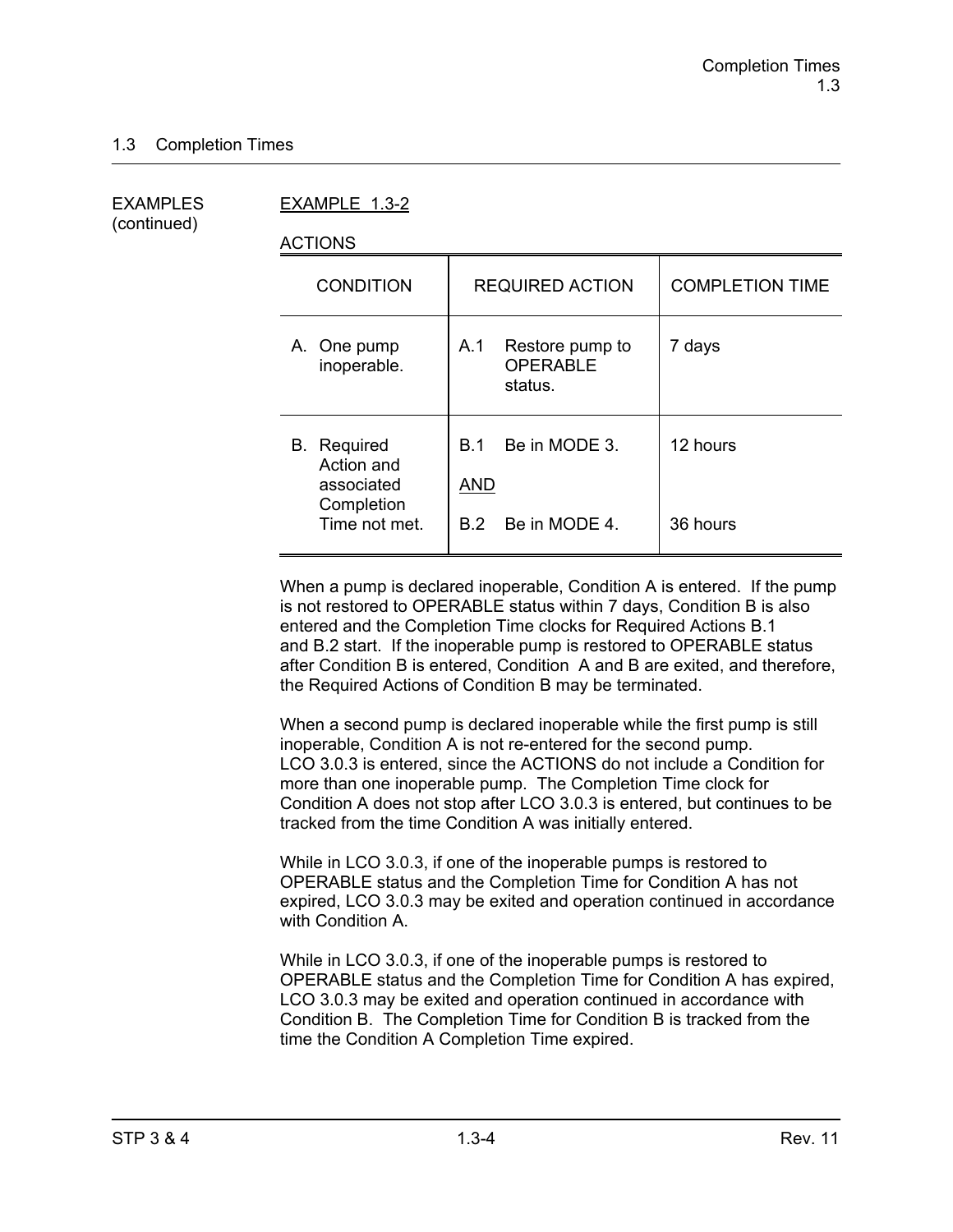#### EXAMPLES EXAMPLE 1.3-2 (continued)

On restoring one of the pumps to OPERABLE status, the Condition A Completion Time is not reset, but continues from the time the first pump was declared inoperable. This Completion Time may be extended if the pump restored to OPERABLE status was the first inoperable pump. A 24 hour extension to the stated 7 days is allowed, provided this does not result in the second pump being inoperable for > 7 days.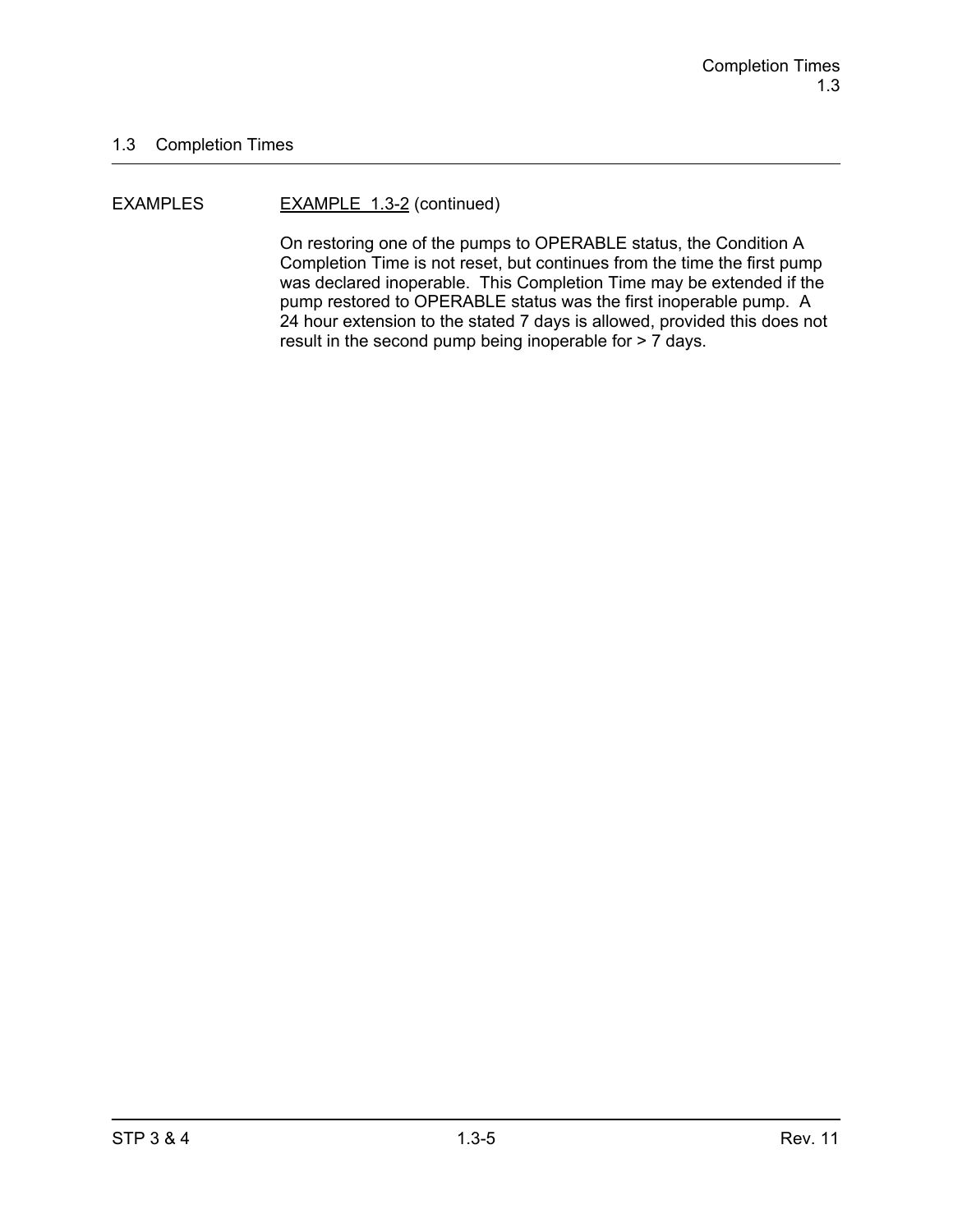(continued)

EXAMPLES EXAMPLE 1.3-3

ACTIONS

| <b>CONDITION</b>                                                                                                              | <b>REQUIRED ACTION</b>                                                                                                                                         | <b>COMPLETION TIME</b>                                                            |
|-------------------------------------------------------------------------------------------------------------------------------|----------------------------------------------------------------------------------------------------------------------------------------------------------------|-----------------------------------------------------------------------------------|
| A. One<br>Function X<br>subsystem<br>inoperable.                                                                              | A.1<br>Restore<br><b>Function X</b><br>subsystem to<br><b>OPERABLE</b><br>status.                                                                              | 7 days<br><b>AND</b><br>10 days from<br>discovery of failure<br>to meet the LCO   |
| B. One<br><b>Function Y</b><br>subsystem<br>inoperable.                                                                       | B.1<br>Restore<br><b>Function Y</b><br>subsystem to<br><b>OPERABLE</b><br>status.                                                                              | 72 hours<br><b>AND</b><br>10 days from<br>discovery of failure<br>to meet the LCO |
| C. One<br><b>Function X</b><br>subsystem<br>inoperable.<br><b>AND</b><br>One<br><b>Function Y</b><br>subsystem<br>inoperable. | C.1<br>Restore<br>Function X<br>subsystem to<br>OPERABLE<br>status.<br>OR<br>C.2<br>Restore<br><b>Function Y</b><br>subsystem to<br><b>OPERABLE</b><br>status. | 72 hours<br>72 hours                                                              |

When one Function X subsystem and one Function Y subsystem are inoperable, Condition A and Condition B are concurrently applicable. The Completion Times for Condition A and Condition B are tracked separately for each subsystem, starting from the time each subsystem was declared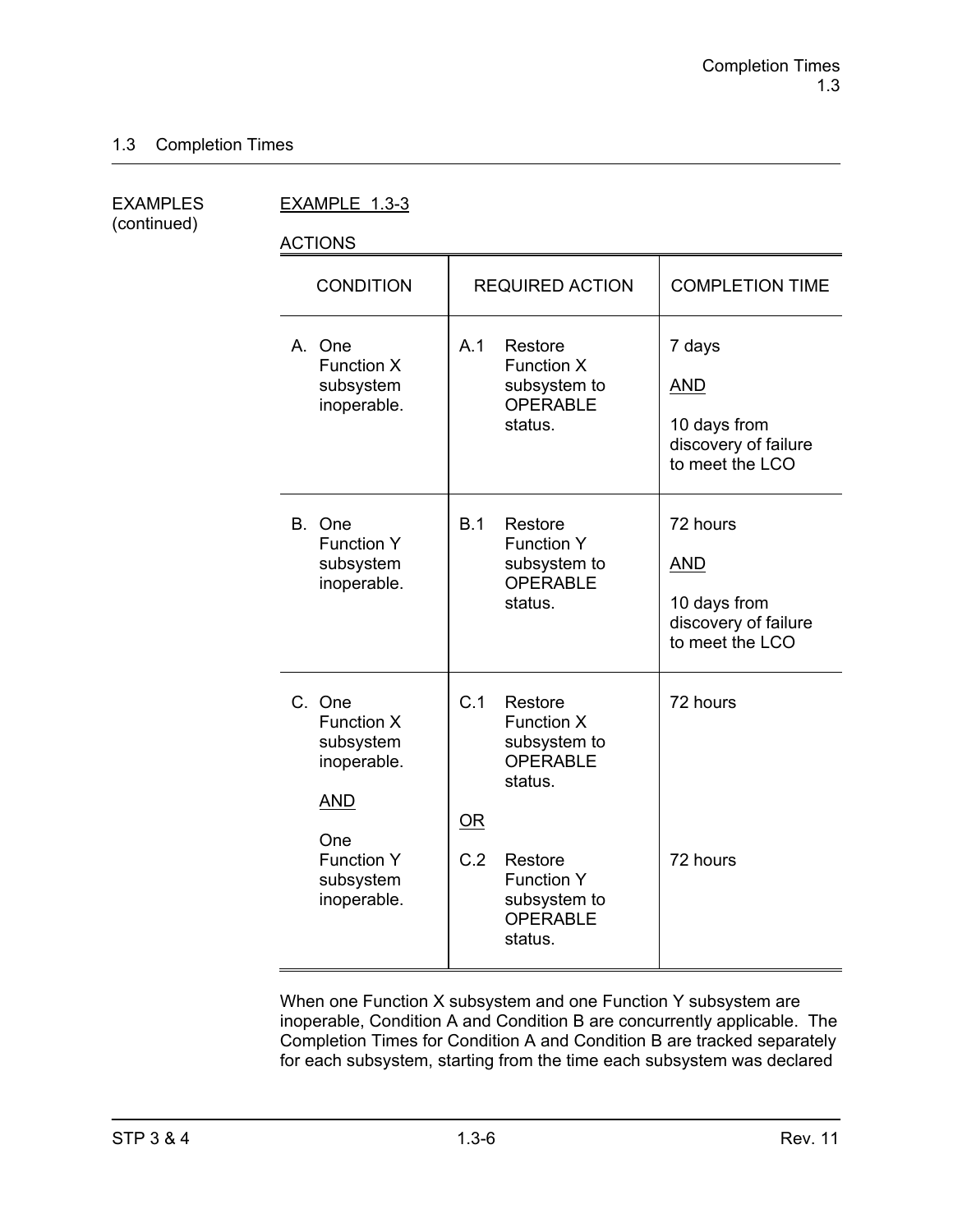#### EXAMPLES EXAMPLE 1.3-3 (continued)

inoperable and the Condition was entered. A separate Completion Time is established for Condition C and tracked from the time the second subsystem was declared inoperable (i.e., the time the situation described in Condition C was discovered).

If Required Action C.2 is completed within the specified Completion Time, Conditions B and C are exited. If the Completion Time for Required Action A.1 has not expired, operation may continue in accordance with Condition A. The remaining Completion Time in Condition A is measured from the time the affected subsystem was declared inoperable (i.e., initial entry into Condition A).

The Completion Times of Conditions A and B are modified by a logical connector, with a separate 10 day Completion Time measured from the time it was discovered the LCO was not met. In this example, without the separate Completion Time, it would be possible to alternate between Conditions A, B, and C in such a manner that operation could continue indefinitely without ever restoring systems to meet the LCO. The separate Completion Time modified by the phrase "from discovery of failure to meet the LCO" is designed to prevent indefinite continued operation while not meeting the LCO. This Completion Time allows for an exception to the normal "time zero" for beginning the Completion Time "clock". In this instance, the Completion Time "time zero" is specified as commencing at the time the LCO was initially not met, instead of at the time the associated Condition was entered.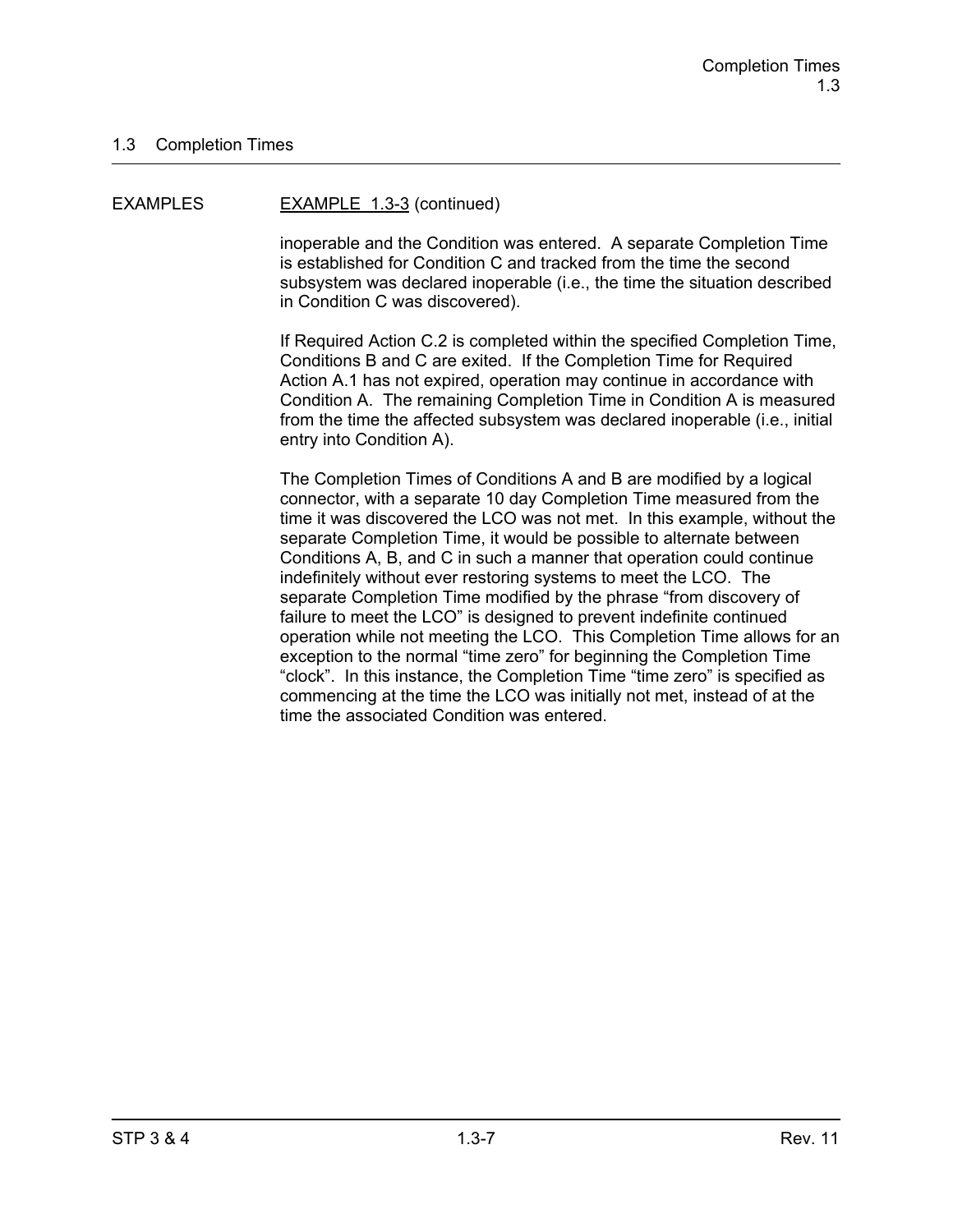(continued)

EXAMPLES EXAMPLE 1.3-4

ACTIONS

| <b>CONDITION</b>                                                              | <b>REQUIRED ACTION</b>                               | <b>COMPLETION TIME</b> |
|-------------------------------------------------------------------------------|------------------------------------------------------|------------------------|
| A. One or more<br>valves<br>inoperable.                                       | A.1<br>Restore valve(s)<br>to OPERABLE<br>status.    | 4 hours                |
| <b>B.</b> Required<br>Action and<br>associated<br>Completion<br>Time not met. | Be in MODE 3.<br>B 1.<br>AND<br>Be in MODE 4.<br>B 2 | 12 hours<br>36 hours   |
|                                                                               |                                                      |                        |

A single Completion Time is used for any number of valves inoperable at the same time. The Completion Time associated with Condition A is based on the initial entry into Condition A and is not tracked on a per valve basis. Declaring subsequent valves inoperable, while Condition A is still in effect, does not trigger the tracking of separate Completion Times.

Once one of the valves has been restored to OPERABLE status, the Condition A Completion Time is not reset, but continues from the time the first valve was declared inoperable. The Completion Time may be extended if the valve restored to OPERABLE status was the first inoperable valve. The Condition A Completion Time may be extended for up to 4 hours provided this does not result in any subsequent valve being inoperable for > 4 hours.

If the Completion Time of 4 hours (plus the extensions) expires while one or more valves are still inoperable, Condition B is entered.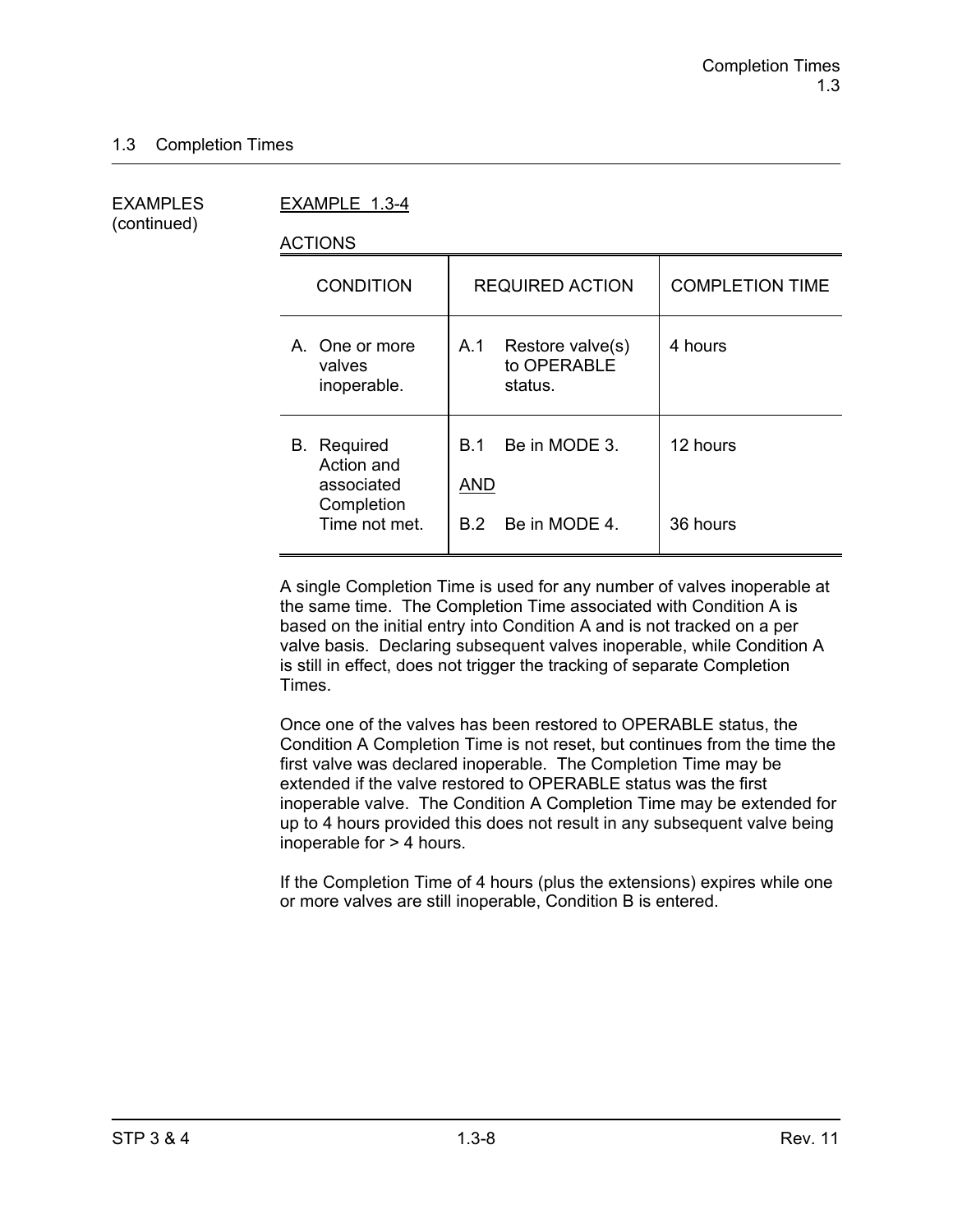(continued)

#### EXAMPLES EXAMPLE 1.3-5

ACTIONS

 ---------------------------------------------NOTE-------------------------------------------- Separate Condition entry is allowed for each inoperable valve.

| <b>CONDITION</b>                                                              | <b>REQUIRED ACTION</b>                                         | <b>COMPLETION TIME</b> |
|-------------------------------------------------------------------------------|----------------------------------------------------------------|------------------------|
| A. One or more<br>valves<br>inoperable.                                       | Restore valve to<br>A.1<br><b>OPERABLE</b><br>status.          | 4 hours                |
| <b>B.</b> Required<br>Action and<br>associated<br>Completion<br>Time not met. | Be in MODE 3.<br><b>B</b> 1<br><b>AND</b><br>B.2 Be in MODE 4. | 12 hours<br>36 hours   |

The Note above the ACTIONS Table is a method of modifying how the Completion Time is tracked. If this method of modifying how the Completion Time is tracked was applicable only to a specific Condition, the Note would appear in that Condition, rather than at the top of the ACTIONS Table.

The Note allows Condition A to be entered separately for each inoperable valve, and Completion Times tracked on a per valve basis. When a valve is declared inoperable, Condition A is entered and its Completion Time starts. If subsequent valves are declared inoperable, Condition A is entered for each valve and separate Completion Times start and are tracked for each valve.

If the Completion Time associated with a valve in Condition A expires, Condition B is entered for that valve. If the Completion Times associated with subsequent valves in Condition A expire, Condition B is entered separately for each valve and separate Completion Times start and are tracked for each valve. If a valve that caused entry into Condition B is restored to OPERABLE status, Condition B is exited for that valve.

Since the Note in this example allows multiple Condition entry and tracking of separate Completion Times, Completion Time extensions do not apply.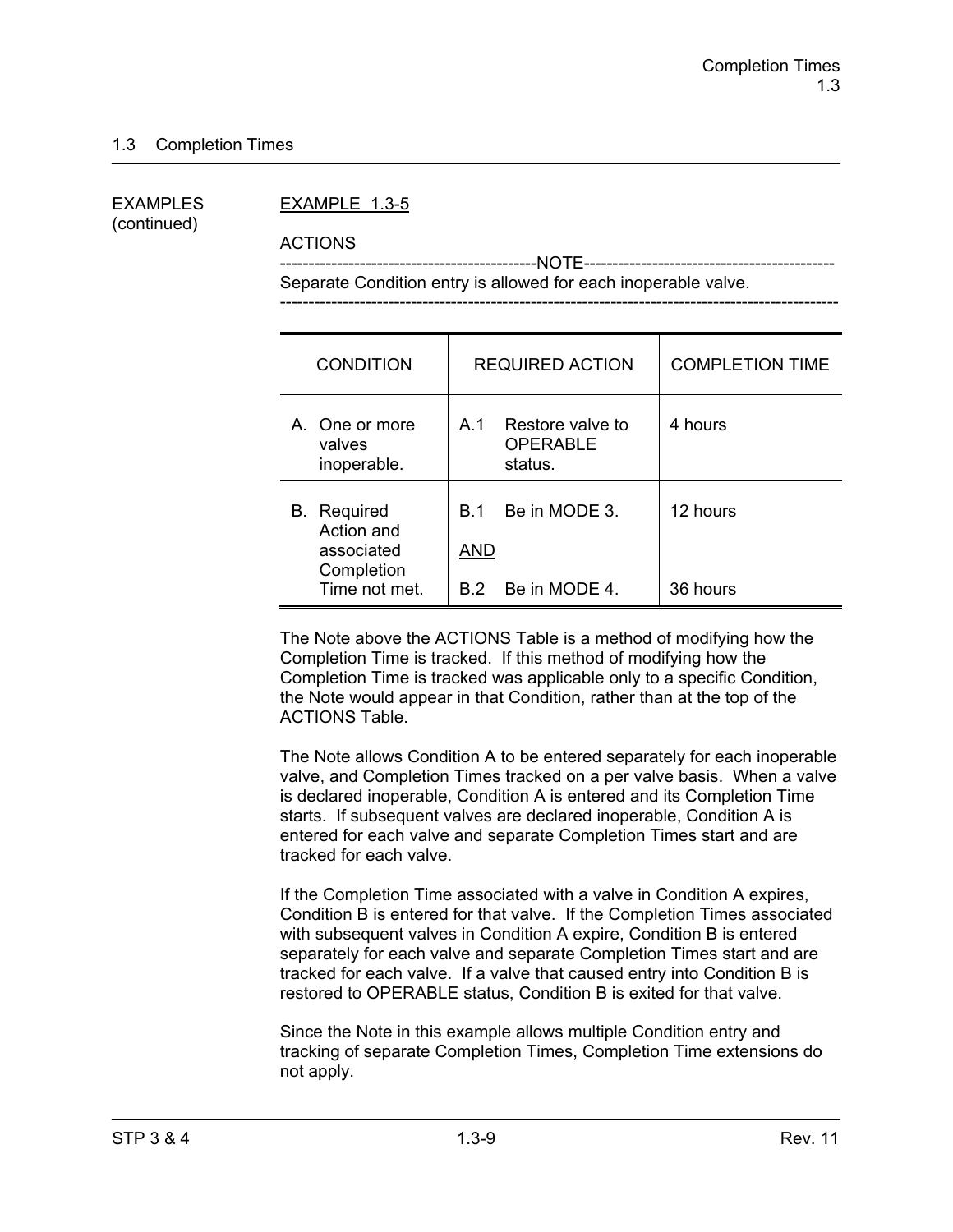(continued)

EXAMPLES EXAMPLE 1.3-6

ACTIONS

| <b>CONDITION</b>                                                              | <b>REQUIRED ACTION</b>                                                                                                        | <b>COMPLETION TIME</b>      |
|-------------------------------------------------------------------------------|-------------------------------------------------------------------------------------------------------------------------------|-----------------------------|
| A. One channel<br>inoperable.                                                 | Perform<br>A.1<br>SR 3.x.x.x.<br>$\underline{\mathsf{OR}}$<br>A.2<br>Reduce<br><b>THERMAL</b><br>POWER to<br>$\leq 50\%$ RTP. | Once per 8 hours<br>8 hours |
| <b>B.</b> Required<br>Action and<br>associated<br>Completion<br>Time not met. | Be in MODE 3.<br>B.1                                                                                                          | 12 hours                    |

Entry into Condition A offers a choice between Required Action A.1 or A.2. Required Action A.1 has a "once per" Completion Time, which qualifies for the 25% extension, per SR 3.0.2, to each performance after the initial performance. The initial 8 hour interval of Required Action A.1 is entered and the initial performance of Required Action A.1 must be completed within the first 8 hour interval. If Required Action A.1 is followed and the Required Action is not met within the Completion Time (plus the extension allowed by SR 3.0.2), Condition B is entered. If Required Action A.2 is followed and the Completion Time of 8 hours is not met, Condition B is entered.

If after entry into Condition B, Required Action A.1 or A.2 is met, Condition B is exited and operation may then continue in Condition A.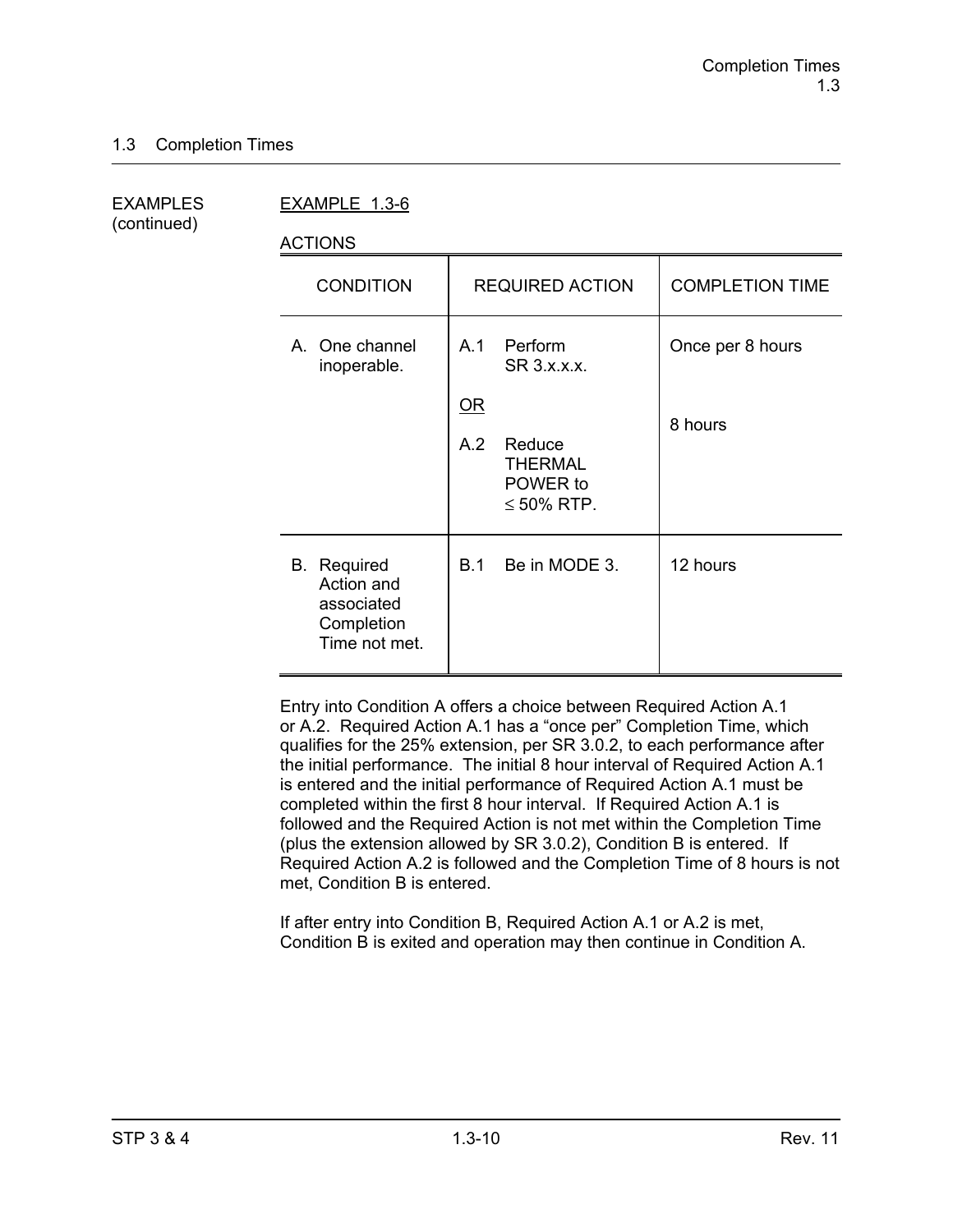(continued)

EXAMPLES EXAMPLE 1.3-7

ACTIONS

| <b>CONDITION</b>                                                              | <b>REQUIRED ACTION</b>                                                     | <b>COMPLETION TIME</b>                                 |
|-------------------------------------------------------------------------------|----------------------------------------------------------------------------|--------------------------------------------------------|
| A. One<br>subsystem<br>inoperable.                                            | Verify affected<br>A.1<br>subsystem<br>isolated.                           | 1 hour<br><u>AND</u><br>Once per 8 hours<br>thereafter |
|                                                                               | <b>AND</b><br>A.2<br>Restore<br>subsystem to<br><b>OPERABLE</b><br>status. | 72 hours                                               |
| <b>B.</b> Required<br>Action and<br>associated<br>Completion<br>Time not met. | Be in MODE 3.<br>B.1<br><b>AND</b><br>Be in MODE 4.<br>B.2                 | 12 hours<br>36 hours                                   |

Required Action A.1 has two Completion Times. The 1 hour Completion Time begins at the time the Condition is entered and each "Once per 8 hours thereafter" interval begins upon performance of Required Action A<sub>1</sub>

If after Condition A is entered, Required Action A.1 is not met within either the initial 1 hour or any subsequent 8 hour interval from the previous performance (plus the extension allowed by SR 3.0.2), Condition B is entered. The Completion Time clock for Condition A does not stop after Condition B is entered, but continues from the time Condition A was initially entered. If Required Action A.1 is met after Condition B is entered, Condition B is exited and operation may continue in accordance with Condition A, provided the Completion Time for Required Action A.2 has not expired.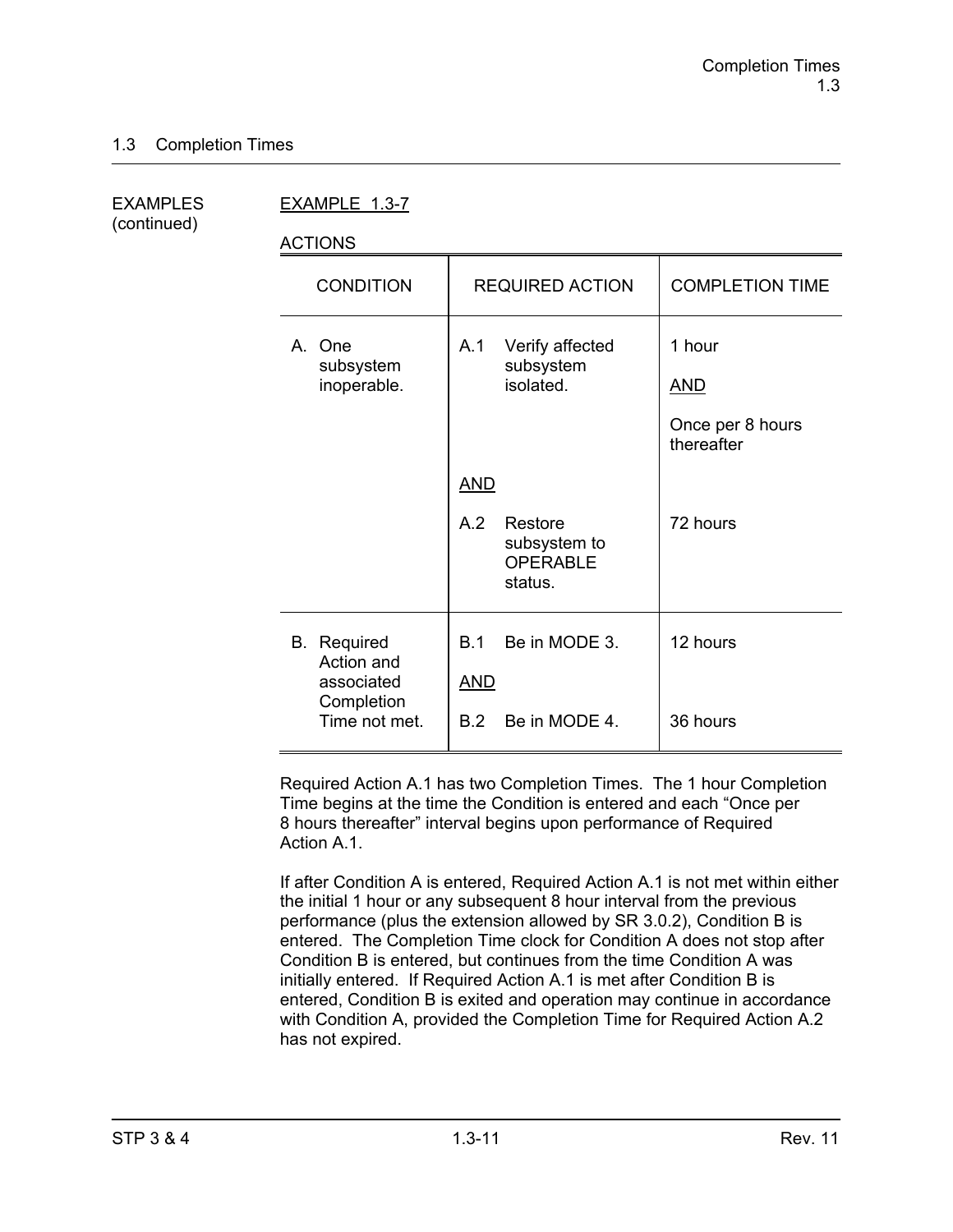$\overline{a}$ 

# 1.3 Completion Times

| <b>IMMEDIATE</b>                 | When "Immediately" is used as a Completion Time, the Required Action |
|----------------------------------|----------------------------------------------------------------------|
| <b>COMPLETION</b><br><b>TIME</b> | should be pursued without delay and in a controlled manner.          |
|                                  |                                                                      |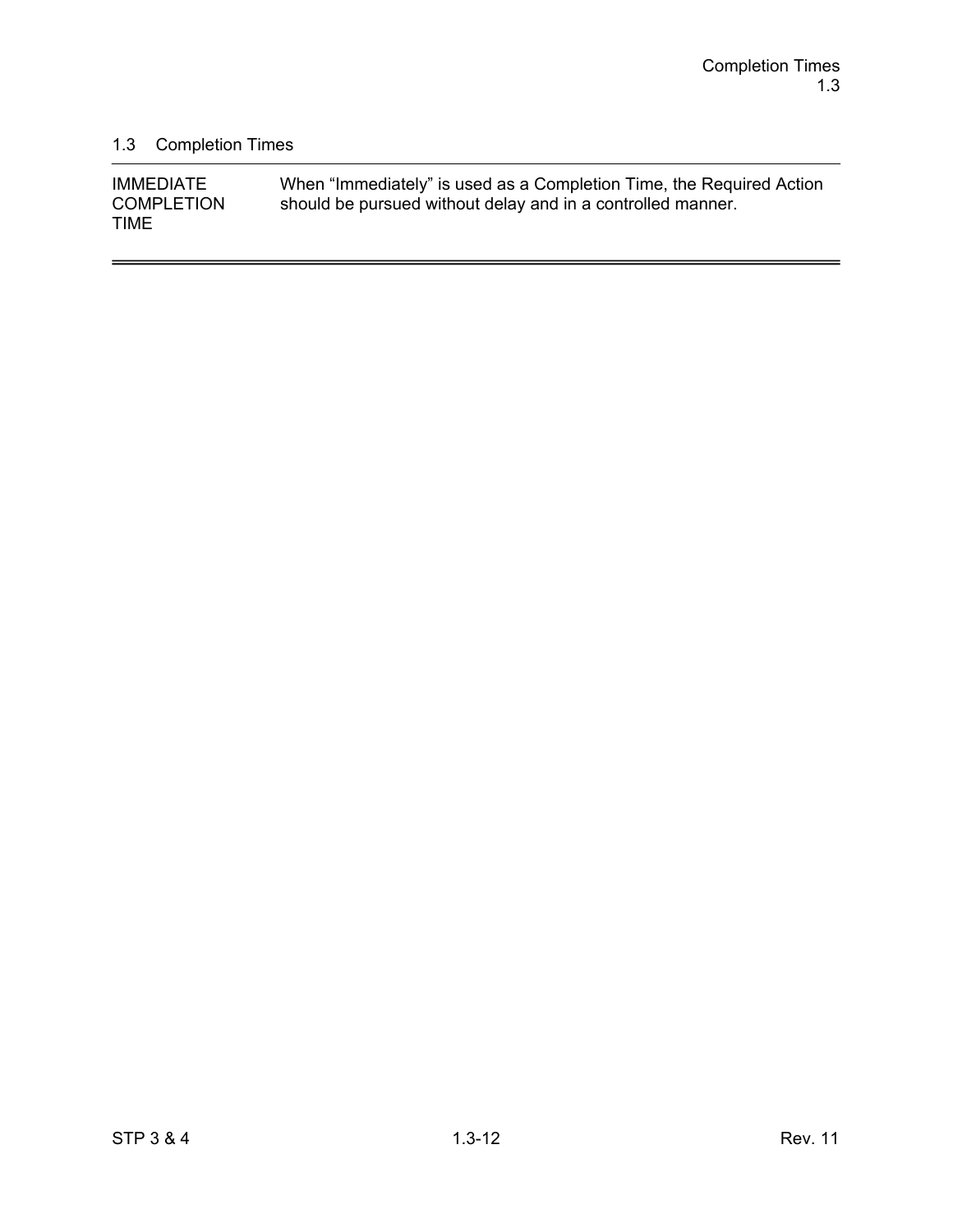## 1.0 USE AND APPLICATION

# 1.4 Frequency

| <b>PURPOSE</b>     | The purpose of this section is to define the proper use and application of<br>Frequency requirements.                                                                                                                                                                                                                                                                                                                                                                                                                                         |
|--------------------|-----------------------------------------------------------------------------------------------------------------------------------------------------------------------------------------------------------------------------------------------------------------------------------------------------------------------------------------------------------------------------------------------------------------------------------------------------------------------------------------------------------------------------------------------|
| <b>DESCRIPTION</b> | Each Surveillance Requirement (SR) has a specified Frequency in which<br>the Surveillance must be met in order to meet the associated LCO. An<br>understanding of the correct application of the specified Frequency is<br>necessary for compliance with the SR.                                                                                                                                                                                                                                                                              |
|                    | The "specified Frequency" is referred to throughout this section and each<br>of the Specifications of Section 3.0, Surveillance Requirement (SR)<br>Applicability. The "specified Frequency" consists of the requirements of<br>the Frequency column of each SR, as well as certain Notes in the<br>Surveillance column that modify performance requirements.                                                                                                                                                                                 |
|                    | Sometimes special situations dictate when the requirements of a<br>Surveillance are to be met. They are "otherwise stated" conditions<br>allowed by SR 3.0.1. They may be stated as clarifying Notes in the<br>Surveillance, as part of the Surveillance, or both. Example 1.4-4<br>discusses these special situations.                                                                                                                                                                                                                       |
|                    | Situations where a Surveillance could be required (i.e., its Frequency<br>could expire), but where it is not possible or not desired that it be<br>performed until sometime after the associated LCO is within its<br>Applicability, represent potential SR 3.0.4 conflicts. To avoid these<br>conflicts, the SR (i.e., the Surveillance or the Frequency) is stated such<br>that it is only "required" when it can be and should be performed. With an<br>SR satisfied, SR 3.0.4 imposes no restriction.                                     |
|                    | The use of "met" or "performed" in these instances conveys specified<br>meanings. A Surveillance is "met" only when the acceptance criteria are<br>satisfied. Known failure of the requirements of a Surveillance, even<br>without a Surveillance specifically being "performed," constitutes a<br>Surveillance not "met." "Performance" refers only to the requirement to<br>specifically determine the ability to meet the acceptance criteria.<br>SR 3.0.4 restrictions would not apply if both the following conditions are<br>satisfied: |
|                    | The Surveillance is not required to be performed; and<br>a.                                                                                                                                                                                                                                                                                                                                                                                                                                                                                   |
|                    | The Surveillance is not required to be met or, even if required to be<br>b.<br>met, is not known to be failed.                                                                                                                                                                                                                                                                                                                                                                                                                                |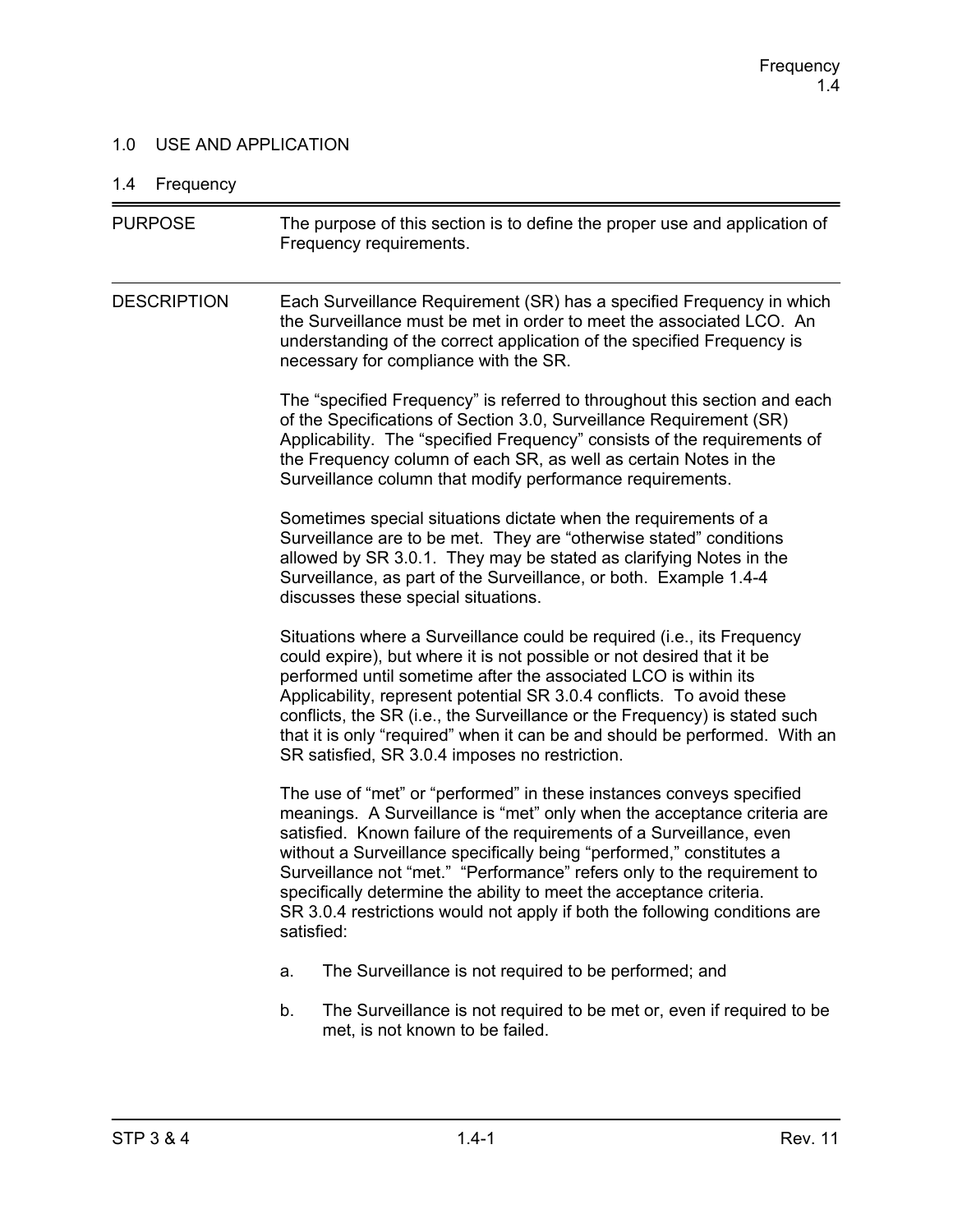EXAMPLES The following examples illustrate the various ways that Frequencies are specified. In these examples, the Applicability of the LCO (LCO not shown) is MODES 1, 2, and 3.

EXAMPLE 1.4-1

#### SURVEILLANCE REQUIREMENTS

| <b>SURVEILLANCE</b>    | <b>FREQUENCY</b> |
|------------------------|------------------|
| Perform CHANNEL CHECK. | 12 hours         |

Example 1.4-1 contains the type of SR most often encountered in the Technical Specifications (TS). The Frequency specifies an interval (12 hours) during which the associated Surveillance must be performed at least one time. Performance of the Surveillance initiates the subsequent interval. Although the Frequency is stated as 12 hours, an extension of the time interval to 1.25 times the interval specified in the Frequency is allowed by SR 3.0.2 for operational flexibility. The measurement of this interval continues at all times, even when the SR is not required to be met per SR 3.0.1 (such as when the equipment is inoperable, a variable is outside specified limits, or the unit is outside the Applicability of the LCO). If the interval specified by SR 3.0.2 is exceeded while the unit is in a MODE or other specified condition in the Applicability of the LCO, and the performance of the Surveillance is not otherwise modified (refer to Examples 1.4-3 and 1.4-4), then SR 3.0.3 becomes applicable.

If the interval as specified by SR 3.0.2 is exceeded while the unit is not in a MODE or other specified condition in the Applicability of the LCO for which performance of the SR is required, the Surveillance must be performed within the Frequency requirements of SR 3.0.2 prior to entry into the MODE or other specified condition. Failure to do so would result in a violation of SR 3.0.4.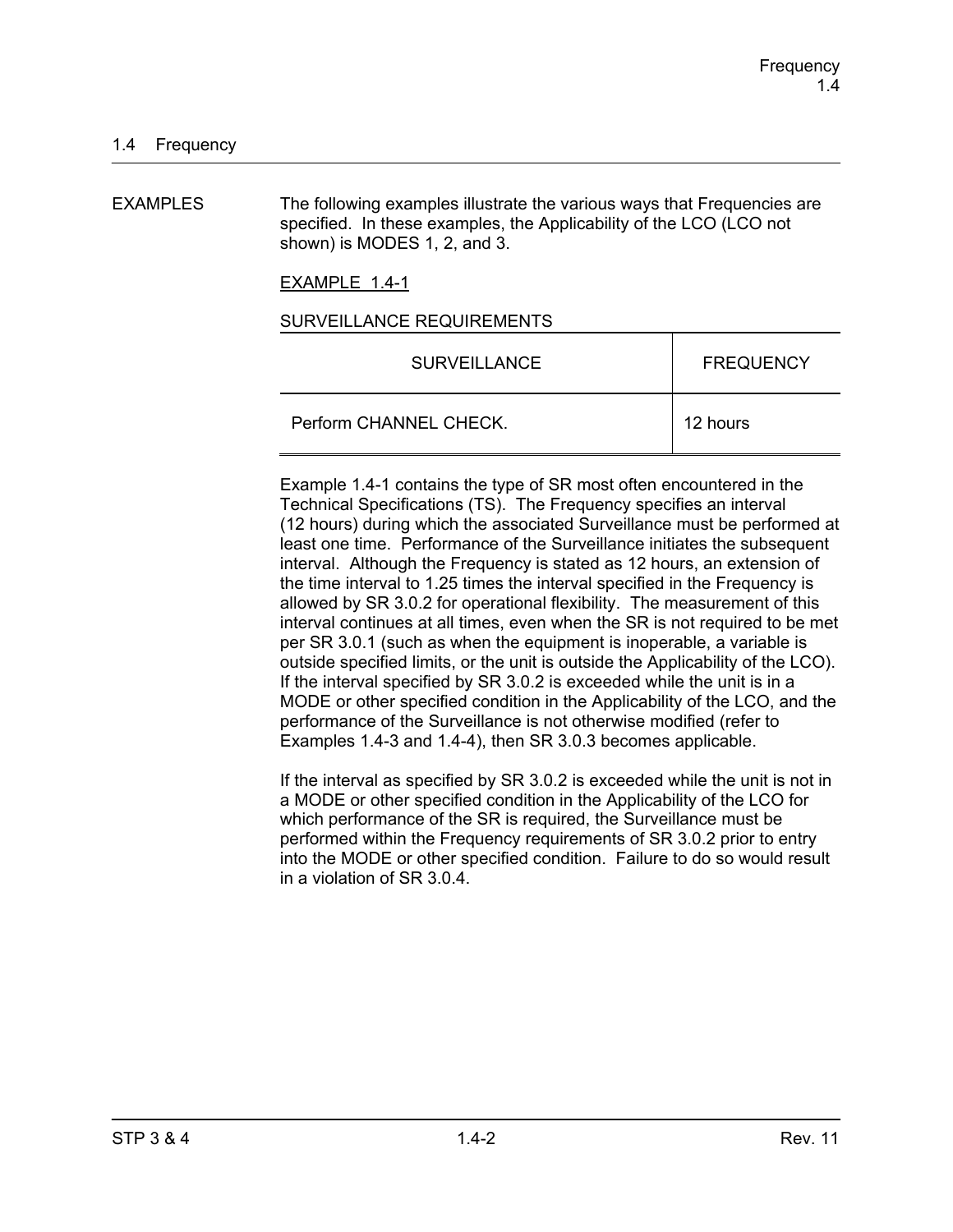## EXAMPLES EXAMPLE 1.4-2

(continued)

## SURVEILLANCE REQUIREMENTS

| <b>SURVEILLANCE</b>           | <b>FREQUENCY</b>                                |
|-------------------------------|-------------------------------------------------|
| Verify flow is within limits. | Once within<br>12 hours after<br>$\geq$ 25% RTP |
|                               | <b>AND</b>                                      |
|                               | 24 hours thereafter                             |

Example 1.4-2 has two Frequencies. The first is a one time performance Frequency, and the second is of the type shown in Example 1.4-1. The logical connector "AND" indicates that both Frequency requirements must be met. Each time reactor power is increased from a power level  $\le$  25% RTP to  $\ge$  25% RTP, the Surveillance must be performed within 12 hours.

The use of "once" indicates a single performance will satisfy the specified Frequency (assuming no other Frequencies are connected by "AND"). This type of Frequency does not qualify for the extension allowed by SR 3.0.2. "Thereafter" indicates future performances must be established per SR 3.0.2, but only after a specified condition is first met (i.e., the "once" performance in this example). If reactor power decreases to < 25% RTP, the measurement of both intervals stops. New intervals start upon reactor power reaching 25% RTP.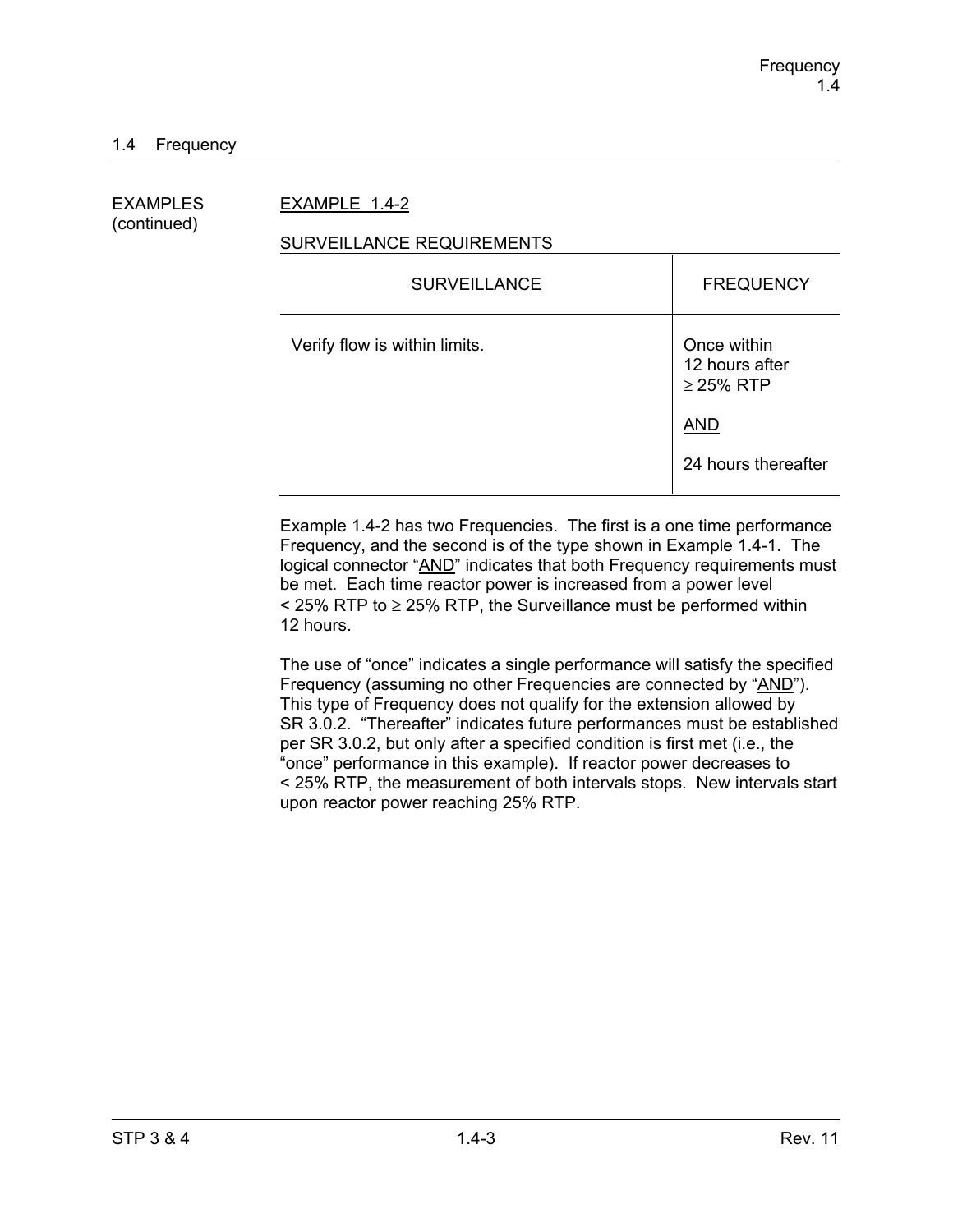## 1.4 Frequency

| EXAMPLES<br>(continued) | EXAMPLE 1.4-3                                                                                                                           |                  |  |
|-------------------------|-----------------------------------------------------------------------------------------------------------------------------------------|------------------|--|
|                         | SURVEILLANCE REQUIREMENTS                                                                                                               |                  |  |
|                         | <b>SURVEILLANCE</b>                                                                                                                     | <b>FREQUENCY</b> |  |
|                         | --NOTE---------------------------<br>--------------------------<br>Not required to be performed until 12 hours after<br>$\geq$ 25% RTP. |                  |  |
|                         | Perform channel adjustment.                                                                                                             | 7 days           |  |

The interval continues whether or not the unit operation is < 25% RTP between performances.

As the Note modifies the required performance of the Surveillance, it is construed to be part of the "specified Frequency." Should the 7 day interval be exceeded while operation is < 25% RTP, this Note allows 12 hours after power reaches  $\geq$  25% RTP to perform the Surveillance. The Surveillance is still considered to be within the "specified Frequency." Therefore, if the Surveillance were not performed within the 7 day interval (plus the extension allowed by SR 3.0.2) but operation was < 25% RTP, it would not constitute a failure of the SR or failure to meet the LCO. Also, no violation of SR 3.0.4 occurs when changing MODES, even with the 7 day Frequency not met, provided operation does not exceed 12 hours with power  $\geq$  25% RTP.

Once the unit reaches 25% RTP, 12 hours would be allowed for completing the Surveillance. If the Surveillance were not performed within this 12 hour interval, there would then be a failure to perform a Surveillance within the specified Frequency, and the provisions of SR 3.0.3 would apply.